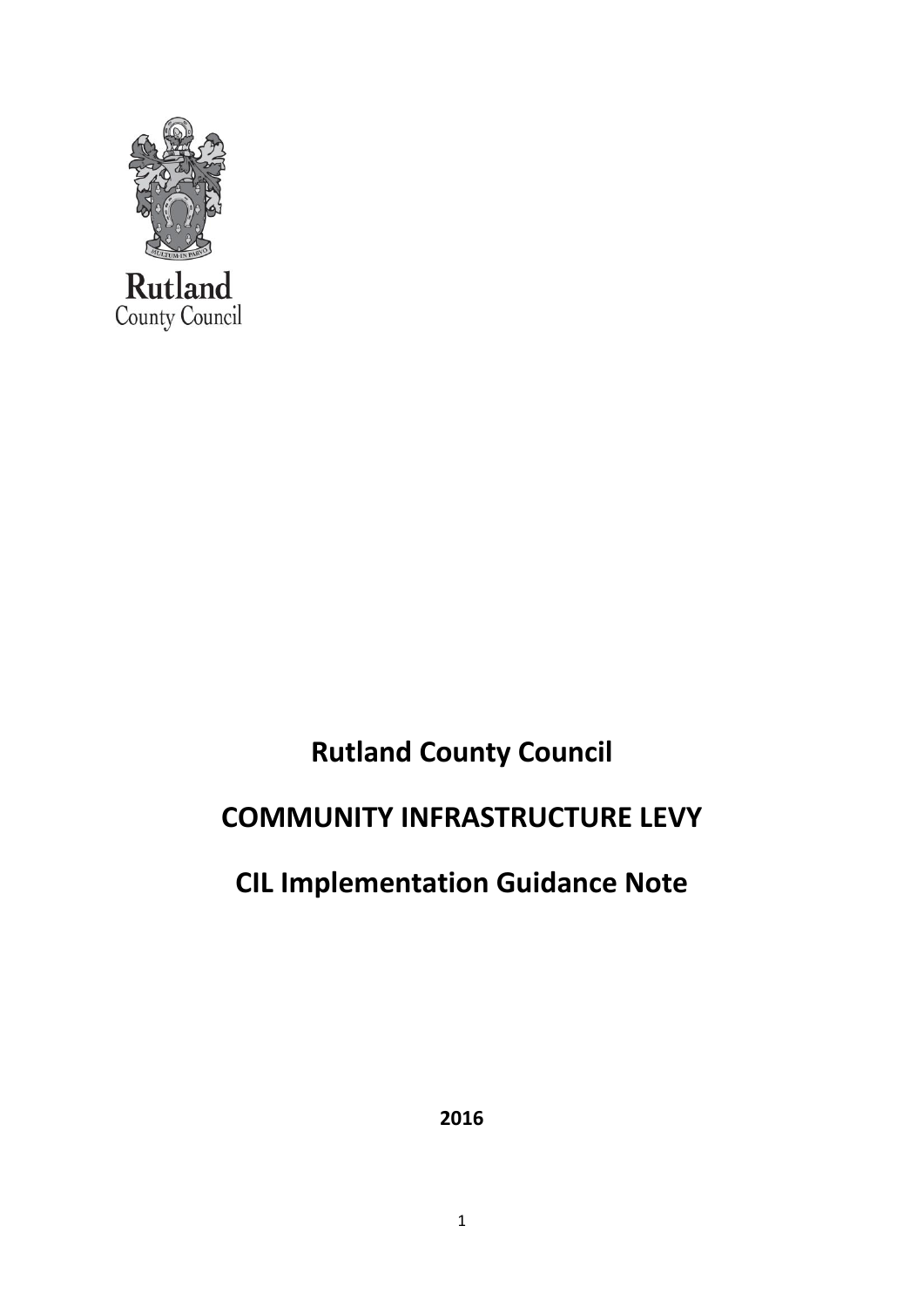## **Contents**

| 1              |                                                                            |  |
|----------------|----------------------------------------------------------------------------|--|
| 2              |                                                                            |  |
| 3              |                                                                            |  |
| $\overline{4}$ |                                                                            |  |
| 5              |                                                                            |  |
|                |                                                                            |  |
|                |                                                                            |  |
| 6              |                                                                            |  |
| 7              |                                                                            |  |
| 8              |                                                                            |  |
| 9              | What happens if my scheme does not require planning permission?7           |  |
| 10             |                                                                            |  |
| 11             |                                                                            |  |
| 12             |                                                                            |  |
| 13             | What if existing buildings are being demoilshed or converted?11            |  |
| 14             |                                                                            |  |
| 15             |                                                                            |  |
|                |                                                                            |  |
|                |                                                                            |  |
|                | Can I claim relief for self-build, extensions and residential annexes?  14 |  |
|                |                                                                            |  |
| 16             |                                                                            |  |
| 17             |                                                                            |  |
| 18             |                                                                            |  |
| 19             | What are the possible consequences of failing to follow the CIL payment    |  |
| 20             |                                                                            |  |

## **Appendix 1 Process Diagram**

| <b>Appendix 2</b> | <b>Instalment policy</b> |
|-------------------|--------------------------|
|-------------------|--------------------------|

## **Appendix 3 Additional FAQs Relating to Implementation of CIL**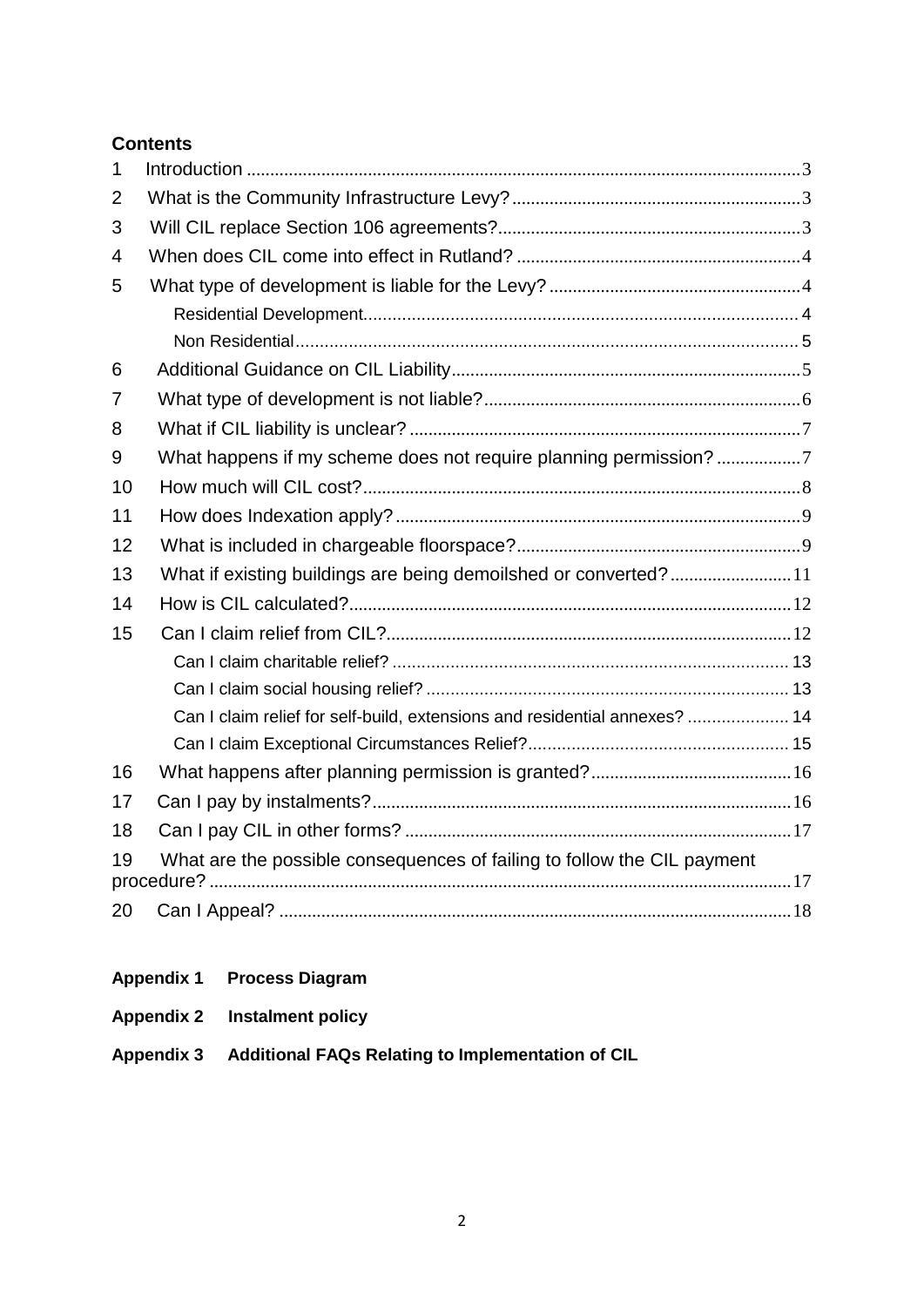# **Rutland County Council CIL Guidance Note**

## <span id="page-2-0"></span>1.0 Introduction

- 1.1 Rutland County Council intends brought the Community Infrastructure Levy (CIL) into effect on 1st March 2016.
- 1.2 This advice note aims to advise applicants about the Levy, when information needs to be submitted with a planning application and the process involved. It also highlights where additional information can be found. It is not intended to be a definitive interpretation of the legislation or CIL Regulations and applicants may wish to seek professional advice about any issue in this note.
- 1.3 The government issued updated Community Infrastructure Levy Guidance in February 2014 which is available at *[http://planningguidance.planningportal.gov.uk/blog/guidance/community-infrastructure](http://planningguidance.planningportal.gov.uk/blog/guidance/community-infrastructure-levy/)[levy/](http://planningguidance.planningportal.gov.uk/blog/guidance/community-infrastructure-levy/)*
- 1.4 Further background information on the evidence to support the Council's CIL rate can be viewed at

*[Rutland County Council Draft Charging Schedule -](http://www.rutland.gov.uk/pdf/CIL%20020%20DCS%20Background%20Paper%202%2015.pdf) Background Paper*

## <span id="page-2-1"></span>2.0 What is the Community Infrastructure Levy?

- 2.1 CIL is a tariff in the form of a standard charge on new development, to help the funding of infrastructure. The principle behind CIL is that most development has some impact on infrastructure and should contribute to the cost of providing or improving infrastructure.
- 2.2 CIL applies to new floor space and charges are based on the size and type of the new development. The Council will collect the Levy, co-ordinate the spending of the funds and report this to the community.

## <span id="page-2-2"></span>3.0 Will CIL replace Section 106 agreements?

- 3.1 For residential developments CIL will largely replace off- site Section 106 (S106) contributions, e.g. towards off-site sports provision or school places. The Council will continue to use S106 agreements to secure affordable housing from residential developments and essential site specific mitigation from residential and other types of development that are needed to enable developments to proceed.
- 3.2 In some instances, S106 agreements may also be used for larger development sites that have their own specific infrastructure needs that may be more suitably dealt with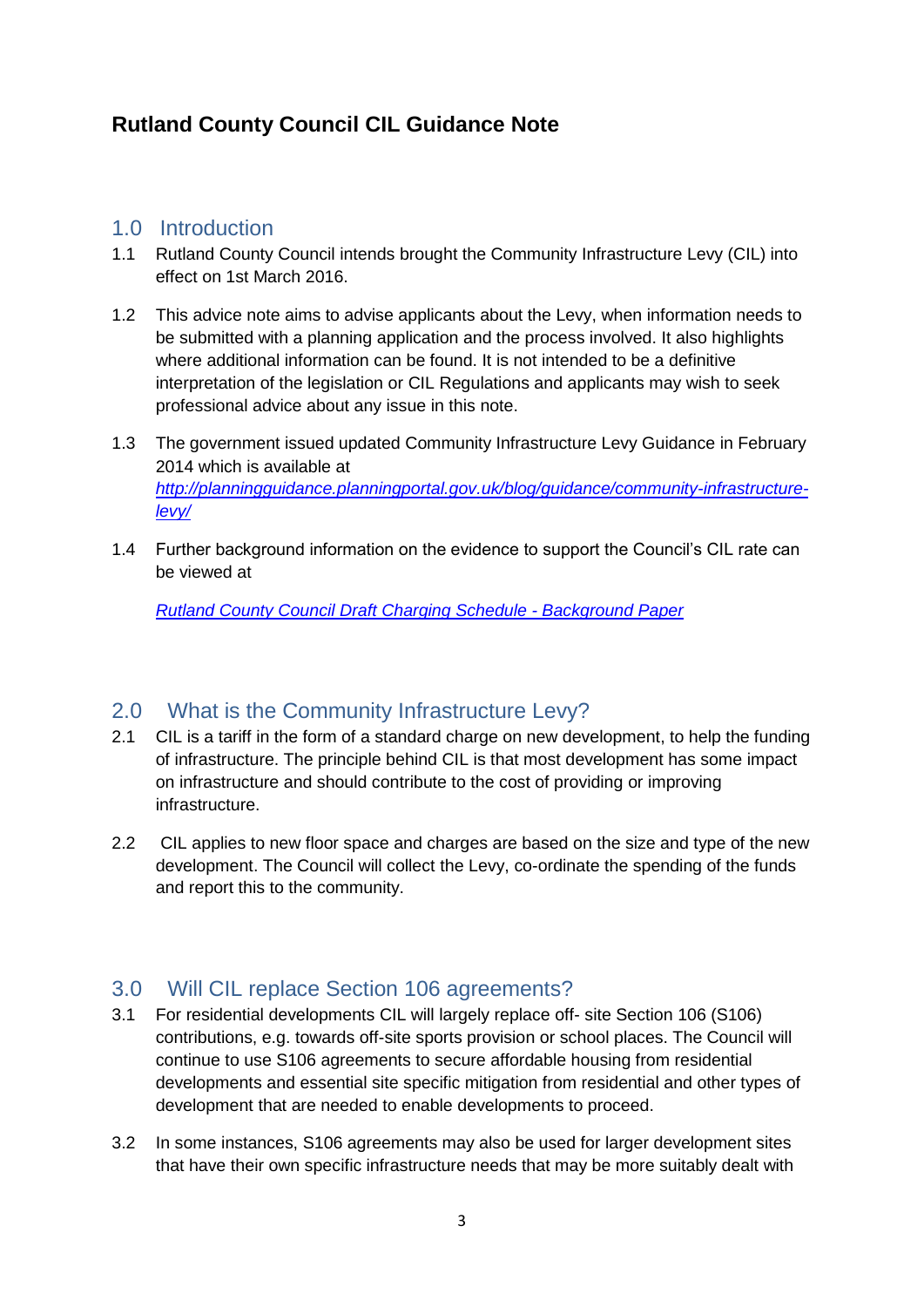through S106 agreements. The Council will also utilise Section 278 Highways agreements to address the highway needs/impacts of a development.

3.3 Further information is set out in the revised draft "Planning Obligations Supplementary Planning Document" (September 2015) on the Council's website. This can be viewed at: *[Revised Draft Planning Obligations SPD](http://www.rutland.gov.uk/pdf/Public%20Consultation%20version%20of%20Revised%20Draft%20SPD%20Planning%20Obligations%2023.09.15.pdf)*

## <span id="page-3-0"></span>4.0 When did CIL come into effect in Rutland?

- 4.1 The Community Infrastructure Levy came into effect in Rutland on 1st March 2016.
- 4.2 Planning permissions issued on or after 1st March 2016 may be subject to CIL. Any planning permission issued before 1st March 2016 but which is implemented pursuant to that planning permission after March 2016 will be unaffected. Planning permission deemed to be granted by way of permitted development rights but not implemented until after 29th February 2016 may also be liable to CIL.
- 4.3 If a scheme was granted outline planning permission before 1st March 2016, the subsequent approval of reserved matters does not trigger a liability to pay CIL. If a scheme was granted full planning permission before 1st March 2016, the subsequent approval of pre-commencement conditions does not trigger a liability to pay CIL. However, if there was a refusal of planning permission before 1st March 2016, but an approval of planning permission is granted on appeal on or after 1st March 2016, the development may be liable to pay CIL.
- 4.4 Where planning permission is granted under Section 73 of the Town and Country Planning Act on or after 1st March 2016 to vary a planning permission that was granted before 1st March 2016, CIL is only due in relation to the increase in floor space over the original planning permission i.e. additional liability.

# <span id="page-3-2"></span><span id="page-3-1"></span>5.0 What type of development is liable for the Levy?

## Residential Development

- 5.1 It is proposed that CIL will apply to most forms of residential development subject to qualifying exemptions that apply to self-build housing, residential extensions and annexes. It does not apply to Affordable Homes and specialist housing such as residential care homes, Extra Care housing and other residential institutions. It also does not apply to hotels, hostels, holiday lodges, cabins and other forms of holiday accommodation.
- 5.2 Subject to the above, new dwellings/flats of any size through conversion/change of use or new build together with any buildings ancillary to the dwelling and other residential floorspace of 100 sq. m and above may therefore be liable to pay CIL.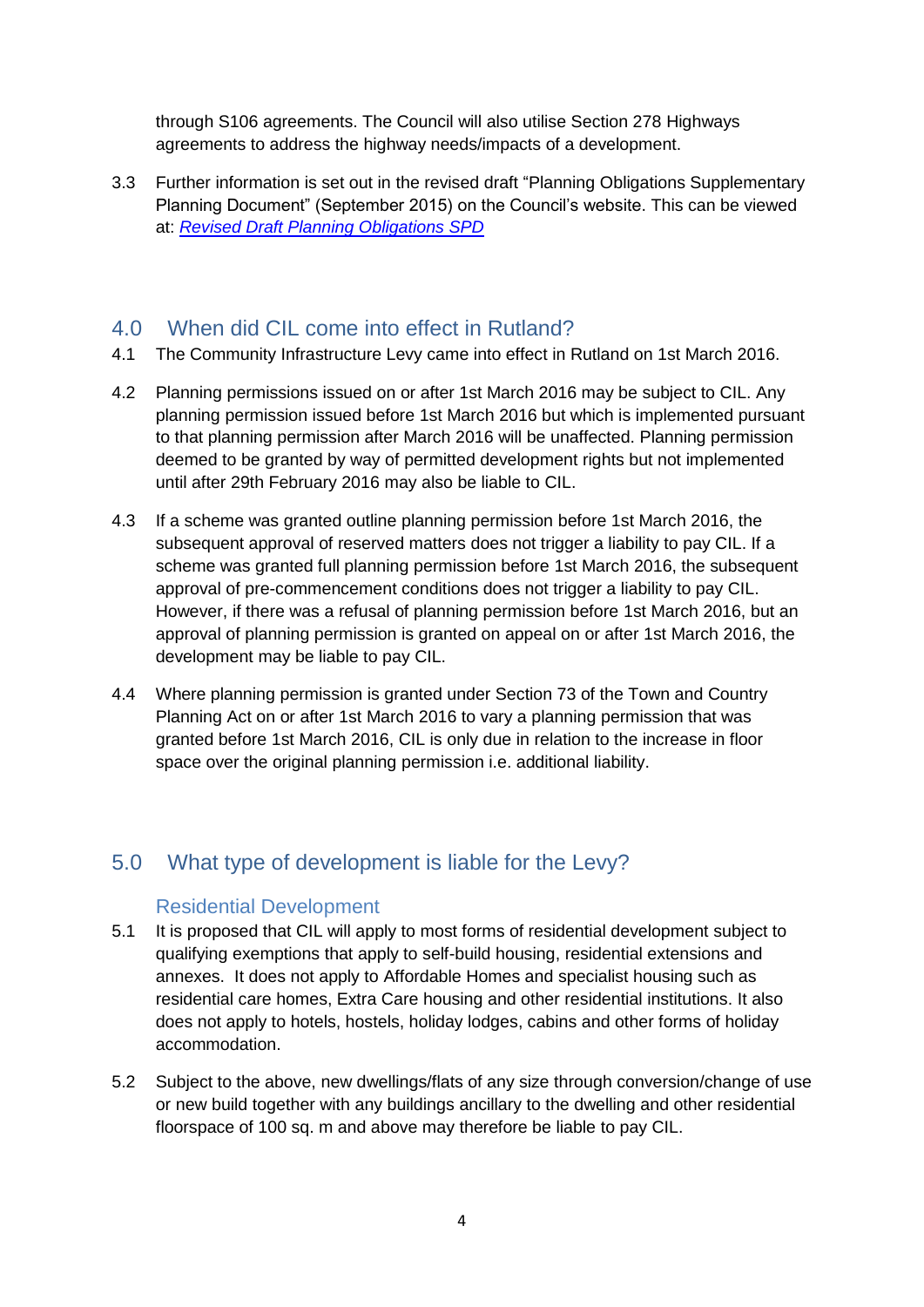5.3 Residential floorspace includes all floors of a building including habitable attics and basements and all buildings ancillary to dwellings such as garages and other outbuildings. Elements of development that are open to the weather (for example, canopies, lean to car ports, covered walkways, external balconies) are excluded. This reflects the definitions of Gross Internal Area in the RICS Code of Measuring Practice.

### Non Residential

- <span id="page-4-0"></span>5.4 Food/convenience based supermarkets and superstores with adequate parking catering for mainly car borne customers that are shopping destinations in their own right and where weekly food shopping needs are met are likely to be liable for CIL along with extensions of over 100 sq. m to them.
- 5.5 Retail warehouses specialising in the sale of household goods (such as carpets, furniture and electrical goods) DIY items and other ranges of goods catering for mainly car borne customers are also liable for CIL along with extensions of over 100 sq. m to them.
- 5.6 Uses of building for Distribution purposes as set out in Class B8 of the Use Classes Order are also likely to be liable for CIL along with extensions of over 100 sq. m to them.
- 5.7 Other permissions for uses such as offices, small retail and public services, whether granted on application or deemed to have been granted by way of permitted development rights, will have a zero charge.

## <span id="page-4-1"></span>6.0 Additional Guidance on CIL Liability

6.1 In order to assess whether development is liable to contribute to CIL, applicants are required to submit a CIL Questions form with their planning application for the following types of development:-

All applications for full planning permission, Section 73 variations to relevant applications granted pre or post 1st March 2016 and reserved matters if the outline planning permission was granted on or after 1st March 2016 if planning permission is sought for;

- Residential development of one or more dwellings through new build or conversions even if less than 100 sq. m.
- The establishment of other residential floorspace such as extensions, and other ancillary buildings such as stores, garages if over 100 sq. m (or less than 100 sq. m if it contributes to the creation of new dwelling);
- Convenience based supermarkets and superstores and retail warehouses.
- Distribution uses relating to B8 use as set out in the Use Classes Order.
- 6.2 For these types of applications, applicants MUST submit a CIL Questions Form with their applications for planning permission to enable the Council to assess their liability for the Levy. **A planning application will not be validated until the CIL Questions Form has been submitted.**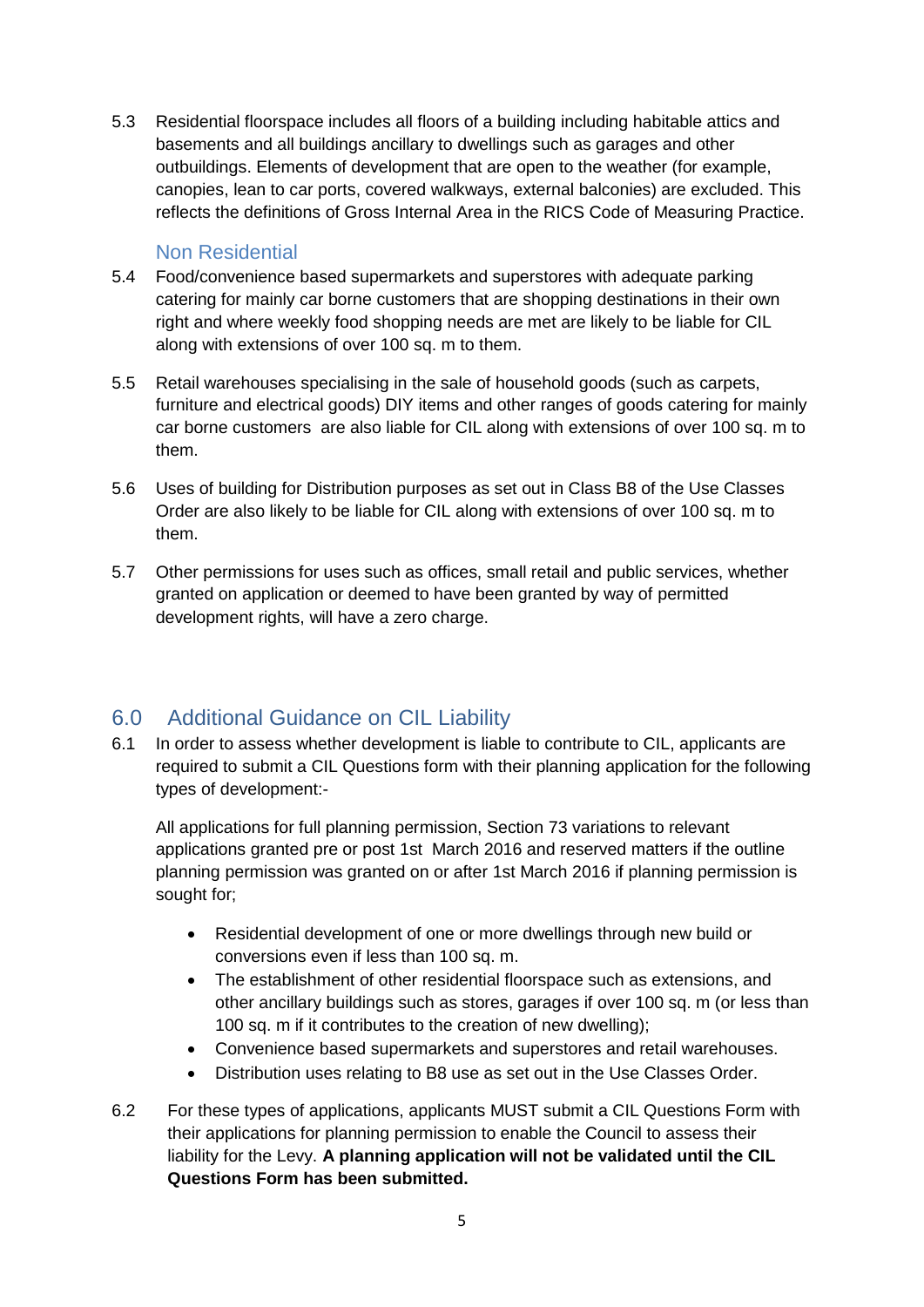6.3 This form is available at; <http://www.planningportal.gov.uk/planning/applications/howtoapply/whattosubmit/cil>

This form will soon be available to download from the Council's own CIL web page (along with all other forms, notices etc related to processing development proposals liable for CIL).

This form must be submitted even if the development is likely to be subject to a £0 rate of CIL, as a result of being able to benefit from the mandatory relief available for charitable development, social housing or other reliefs. If the information provided within the form is insufficient, or the plans submitted are not clear, the Council will request additional information. If this is not provided, the CIL liability will be calculated based on the information provided within the Planning Application with no deductions for any existing floorspace.

- 6.4 If the CIL applies to more than one new building a schedule listing the GIA floorspace of each building should be supplied with the CIL Questions form if not provided as part of the planning application. If the amount of CIL is to be reduced due to the demolition of buildings in lawful use or re-use of part of an existing building, each building must be listed separately on the CIL form Q7 and a plan must be supplied to show the location of the floorspace/buildings referred to in Q7.
- 6.5 Applicants are also asked to submit CIL Form 1: Assumption of Liability to the Council with the planning application to ensure that the CIL liability notice is issued to the correct party. Liability for CIL rests with the landowner, unless another party completes a CIL 'Form 1: Assumption of Liability.' This form must be submitted by the landowner. In the absence of an Assumption of Liability form being submitted the Council will serve the Liability Notice on the applicant and landowners identified on the planning application documentation. The person accepting liability must legally serve 'Form 1: Assumption of Liability' on the Council prior to commencement of the development.
- 6.6 If you are submitting an application for a major development, the CIL Regulations permit each phase of the development to be a separate chargeable development if the permission granted provides for the development to be implemented in phases. If you wish for your application to be considered in phases, this must be requested and discussed with the Council, before submission.

## <span id="page-5-0"></span>7.0 What type of development is not liable?

7.1 A minimum threshold applies to non-residential development. If the gross internal area (GIA) of new build is less than 100m2 it does not pay CIL. The threshold does not apply however to new dwellings. If a new dwelling is being created , it will pay CIL for any net increase in GIA. CIL will not be charged when the calculated amount of CIL is less than £50.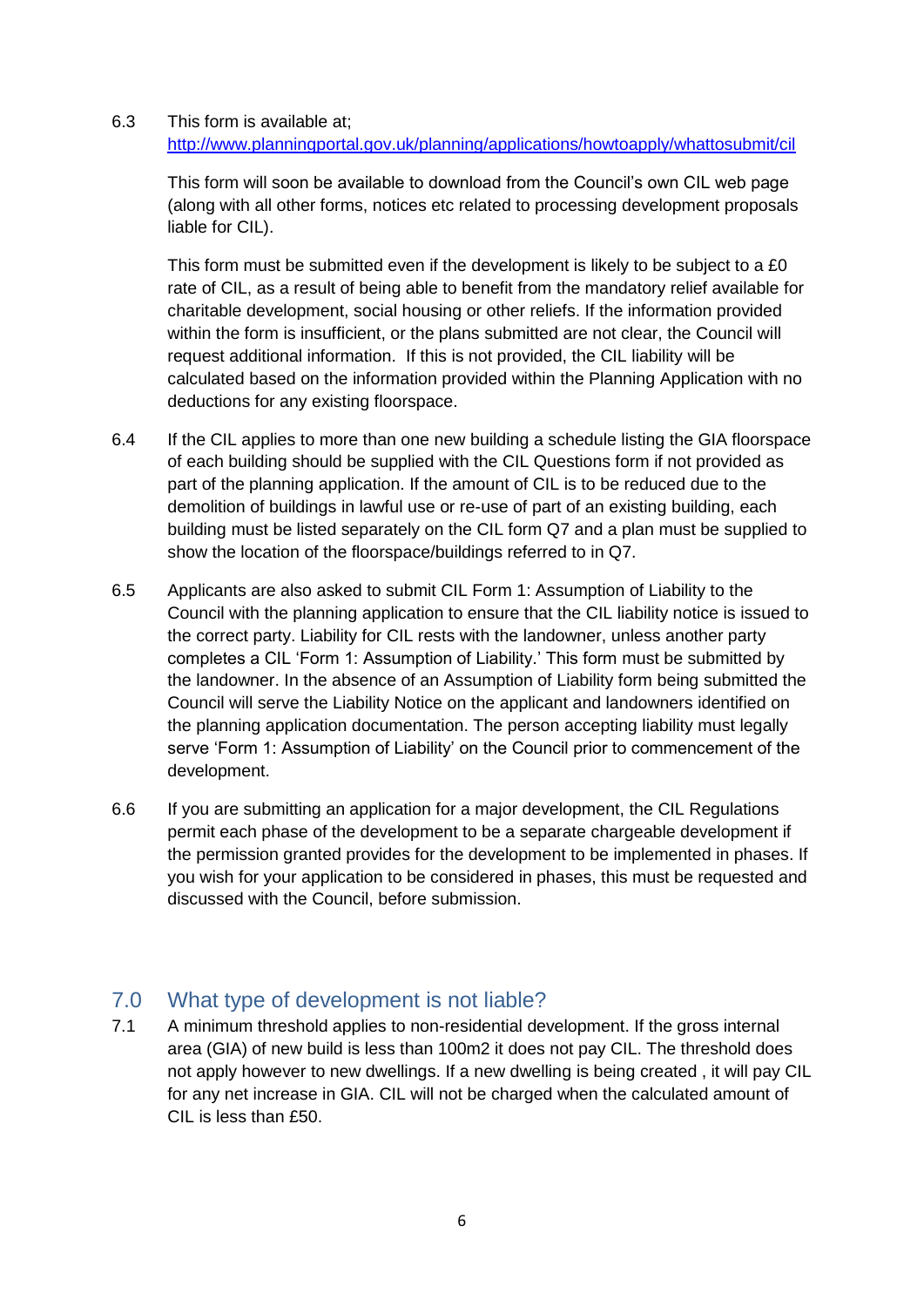- 7.2 Subject to various criteria being met the following types of planning applications will not have to pay CIL but applicants are required to submit the CIL Questions Form so that the Council can confirm that there is no liability.
	- The conversion of a building that is in lawful use (see below) provided that no extension is proposed as part of the conversion works.
	- Charitable development that meets the relief criteria
	- "Self build" houses, flats, residential annexes and extensions subject to criteria being met
	- Affordable housing that meets the relief criteria
	- Vacant buildings brought back into the same use.

Note that in some instances CIL will become payable if the reasons for the exemption cease to apply within a specified time.

7.4 A wide range of other developments such as employment and leisure uses are currently zero rated and will not have to pay CIL.

## <span id="page-6-0"></span>8.0 What if CIL liability is unclear?

- 8.1 If it is not clear as to whether a development will be liable for CIL, it is recommended that the CIL Questions Form is submitted, and we can decide whether the development is CIL liable. Misleading or inaccurate answers may result in a CIL charge that is higher than it needs to be and in some cases additional surcharges may be imposed.
- 8.2 For example, applications under S73 of the Planning Act 1990 are a special case. In transitional cases, where the original planning permission was granted prior to a CIL charge being brought in but the S73 application is granted following introduction of CIL, the S73 consent will only trigger CIL for any additional liability it introduces to the development (such as increased floorspace). Post introduction of CIL, the regulations provide for CIL payments made in relation to a previous consent that has been commenced to be offset against any further liability which arises pursuant to a S73 consent, and also in relation to a different planning permission that covers the same land so that the Levy already paid is credited against the revised scheme. This can be assessed when forms are submitted.

# <span id="page-6-1"></span>9 0 What happens if my scheme does not require planning permission?

9.1 If a scheme is liable to pay CIL then a CIL payment will be required whether or not the development requires planning permission. Persons who intend to carry out development authorised by 'general consent' (including permitted development)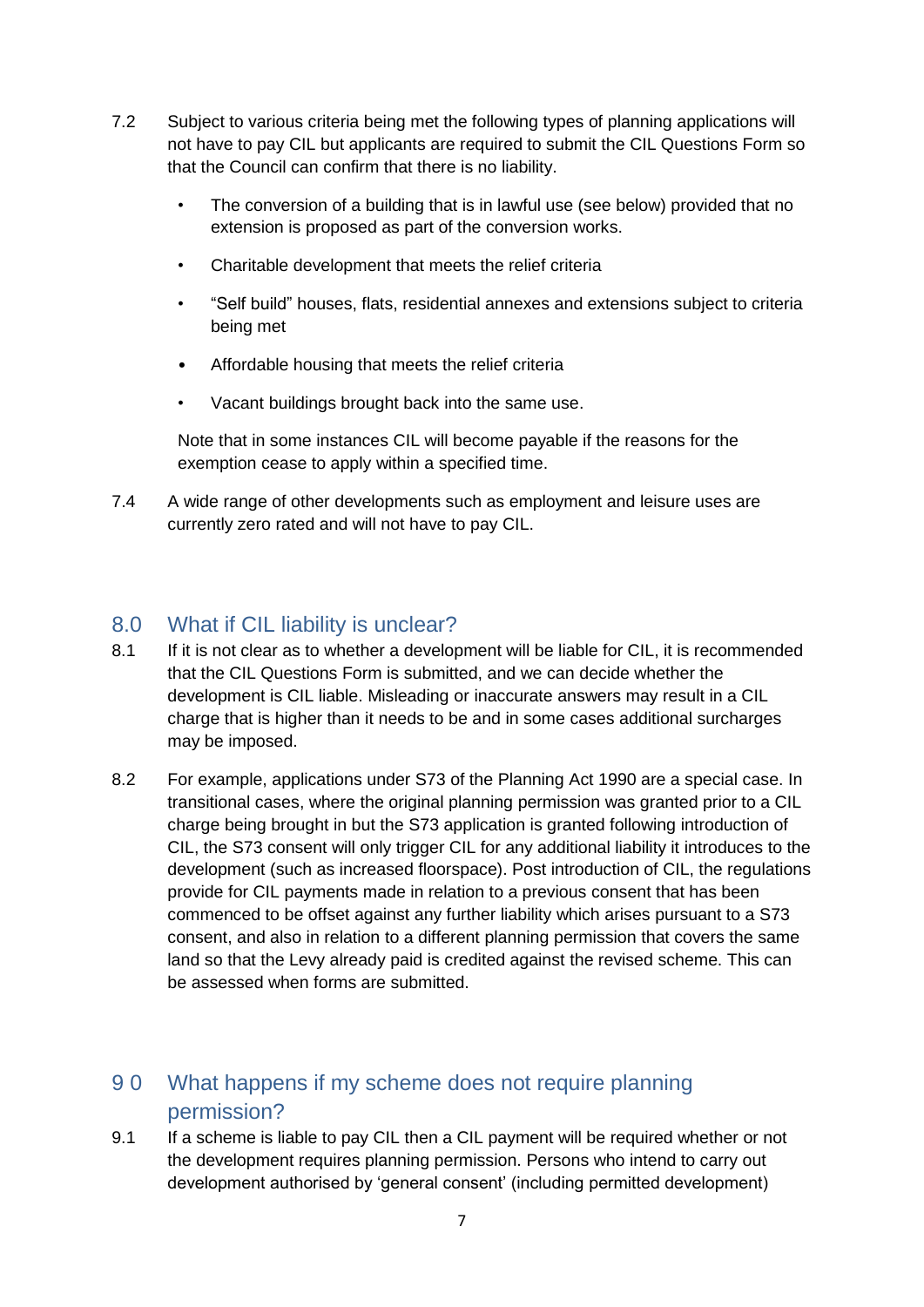should serve the Council with a CIL Form 5: Notice of Chargeable Development before the development authorised is commenced so that any liability can be determined.

This form is available at; <http://www.planningportal.gov.uk/planning/applications/howtoapply/whattosubmit/cil>

A Notice of Chargeable Development form will soon be available to download from the Council's own CIL web page (along with all other forms, notices etc related to processing development proposals liable for CIL).

## <span id="page-7-0"></span>10.0 How much will CIL cost?

10.1 The council has set the following CIL rate(s) to apply throughout Rutland:

| <b>SCHEDULE OF PROPOSED CIL RATES</b>       |                              |  |  |
|---------------------------------------------|------------------------------|--|--|
| Use Type                                    | Proposed CIL Rate (per sq m) |  |  |
| Residential                                 | £100                         |  |  |
| Sheltered Housing and Extra Care<br>Housing | <b>FNII</b>                  |  |  |
| <b>Distribution</b>                         | £10                          |  |  |
| Food Retail (Supermarkets)*                 | £150                         |  |  |
| Retail Warehouses                           | £75                          |  |  |

The following definitions of uses are considered appropriate for the purposes of this charging schedule:

**Retail – Food Retail (Supermarkets)** are shopping destinations in their own right where weekly food shopping needs are met and which can also include non-food floorspace as part of the overall mix of the unit.

**Retail warehouses** are large stores specialising in the sale of household goods (such as carpets, furniture and electrical goods) DIY items and other ranges of goods catering for mainly car-borne customers.

**Distribution** relates to B8 use as per the Use Classes Order.

**Residential** means new dwellings/flats**.** It does not include any other developments within Class C1, C2 or C3 of the Town and Country Planning (Use Classes) Order 1987 (as amended) such as residential care homes, Extra Care housing and other residential institutions.

**Uses not included in the above schedule are not proposed for a CIL levy charge**.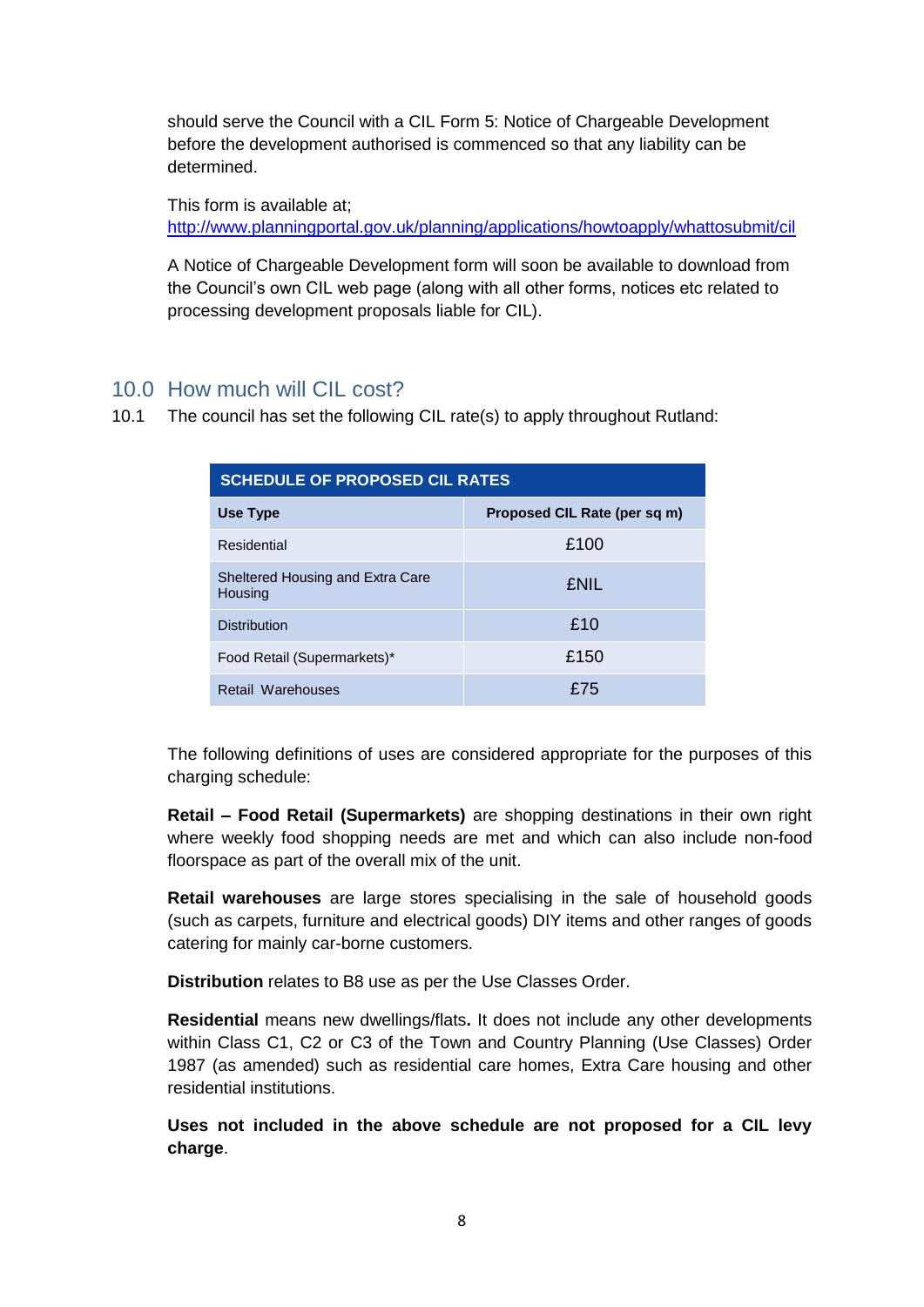## <span id="page-8-0"></span>11.0 How does Indexation apply?

11.1 Under the CIL Regulations CIL payments must be increased or decreased (index linked) to reflect changes in the costs of delivering infrastructure between the year that CIL was introduced to the year that planning permissions is granted. The prescribed index is the national All-in Tender Price Index published by the Building Cost Information Service (BCIS).

## 12.0 What is included in CIL chargeable floor space?

- 12.1 The amount of CIL payable is based on the Gross Internal Area (GIA) of the development. GIA will be measured in accordance with the Royal Institute of Chartered Surveyors (RICS) Code of Measuring Practice.
- 12.2 GIA includes all new build floor space within the external walls of a building, including circulation and service space such as corridors, storage, toilets, lifts etc. It includes attic rooms that are useable as rooms, but excludes loft space accessed by a pulldown loft ladder. It also includes garages and conservatories contained within a Planning Application. Generally, any structure with three or more walls and a roof that is considered to create 'internal' floor space is chargeable.
- 12.3 If the CIL applies to more than one new building a schedule listing the GIA floorspace of each building should be supplied with the CIL Questions form if not provided as part of the planning application.

## <span id="page-8-1"></span>13.0 What if existing buildings are being demolished or converted?

- 13.1 The GIA of any existing buildings on the land to which the planning permission relates that are going to be demolished or re-used may be deducted from the calculation of CIL liability provided that they are permanent and substantial buildings. However, deductions are only applied where those buildings have been in lawful use for a continuous period of at least six months within the period of three years ending on the day planning permission first permits the chargeable development. In this context, "in use" means that at least part of the building has been in use. A 'lawful use' is a use, operation or activity for which a building is used that is lawful for planning control purposes and the term 'in use' for CIL purposes includes use of all or part of the building for any purpose associated with the lawful use, including, for example, storage of agricultural equipment, retail stores, or household goods.
- 13.2 Where part of an existing building does not meet the six month lawful use requirement its demolition is not taken into account. However parts of that building that are to be retained as part of the chargeable development can be taken into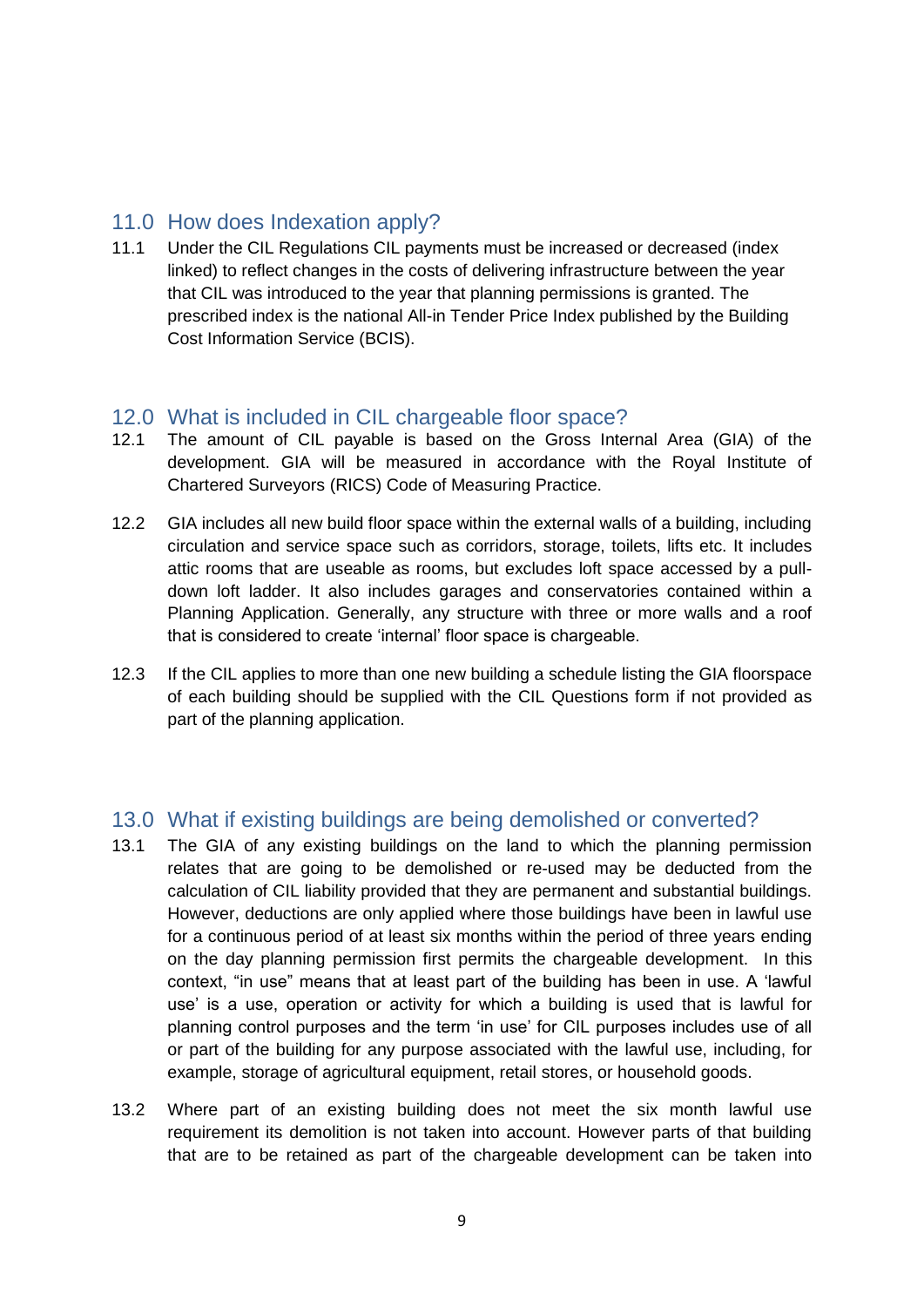account if the intended use matches a use that could lawfully be carried out without requiring a new planning permission and that use has not been abandoned.

- 13.3 If demolition is involved it is important that the CIL Questions Form clearly sets out the lawful use, location and floorspace of each of the buildings to be demolished and that the scaled plans submitted with your application clearly show the buildings that will be demolished as well as the new buildings proposed.
- 13.4 It is the applicant's responsibility to provide evidence to the effect that building(s) are a permanent and substantial structure; in 'lawful use'; and all or part of the building have been 'in use' for a continuous period of at least six months within the period of 36 months ending on the day planning permission first permits the chargeable development.
- 13.5 The Council checks plans when applications are initially assessed. Misleading or inaccurate answers may result in a CIL charge that is higher than it needs to be and in some cases additional surcharges may be imposed. Applicants should also be aware that the CIL Regulations allow an authority to deem the gross internal area of a building to be zero for the purposes of a deduction if it does not have sufficient information or if the information is of insufficient quality to establish the areas or the lawful use.
- 13.6 Definitions of an "in-use building'" and "the day that planning permission first permits development" that may assist.

The day planning permission "first permits the chargeable development" is;

- for full applications; the date on which planning permission is granted unless the development is phased, in which case it may be the date of the final approval of pre-commencement conditions for that phase.
- for outline planning permissions; the date of the final approval of the last reserved matter, or, if phased, either the date of the approval of the last reserved matter for a phase or, if earlier and by agreement in writing by the collecting authority, the date of final approval of pre-commencement conditions associated with that phase.
- in the case of permitted development under a general consent; the day on which the collecting authority receives a notice of the chargeable development submitted to it in accordance with Regulation 64, or if no notice of chargeable development is submitted in accordance with Regulation 64, the day on which the last person is served with a notice of chargeable development in accordance with Regulation 64A(3).

An "in-use building" means a building which—

- (i) is a relevant building, and
- (ii) contains a part that has been in lawful use for a continuous period of at least six months within the period of three years ending on the day planning permission first permits the chargeable development;"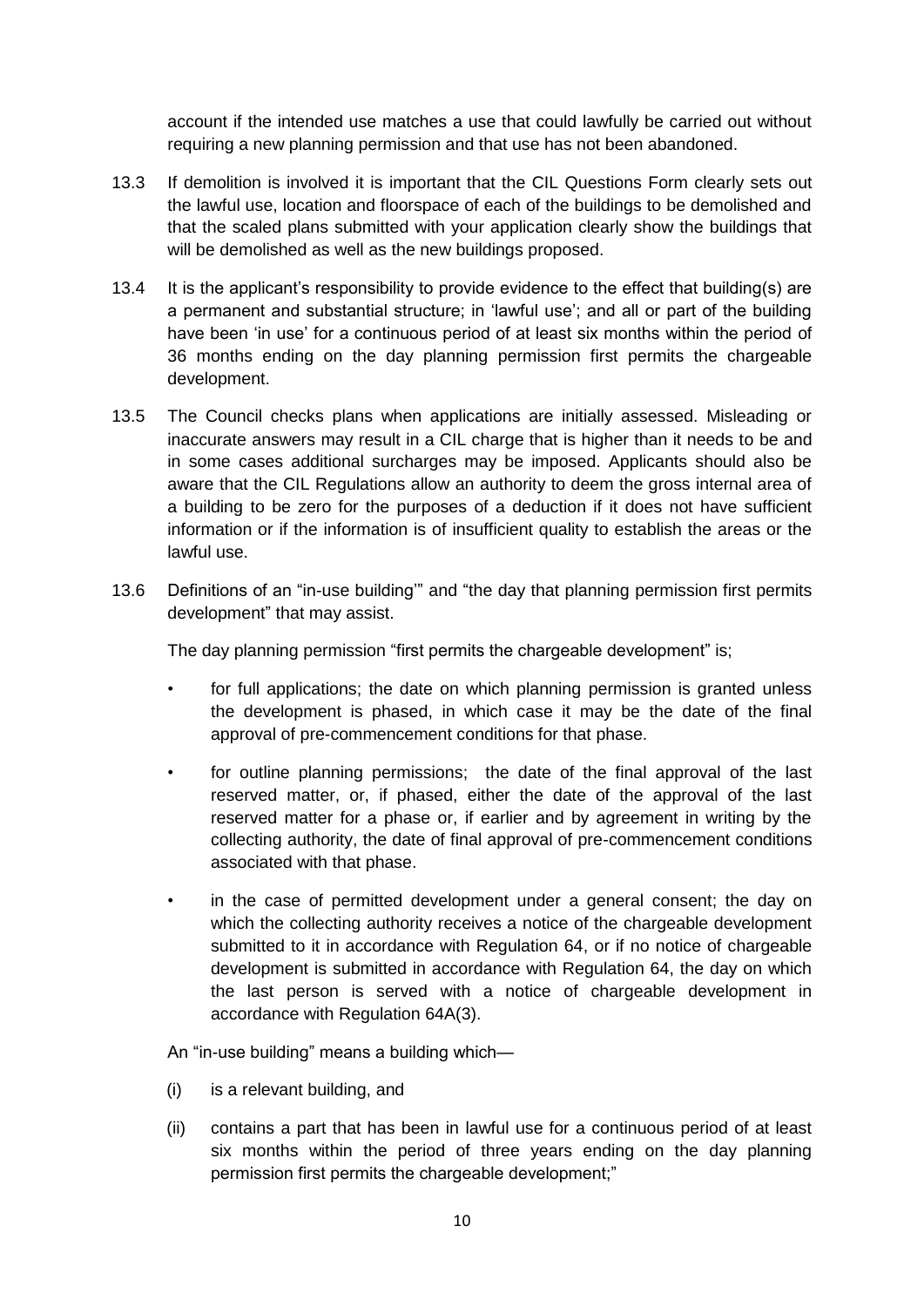A "relevant building" is a building which is situated on the relevant land (i.e. normally the site to which the planning permission relates) on the day planning permission first permits the chargeable development.

## <span id="page-10-0"></span>14.0 How is CIL calculated?

- 14.1 In summary the amount of CIL payable will be the net chargeable floor area of the building multiplied by the CIL rate, adjusted for inflation – see para 9.1 "Indexation". Garages and other ancillary buildings that form part of the proposals for which planning permission is sought are also liable for CIL.
- 14.2 The net chargeable floor area amounts to the gross internal area of the chargeable development less the gross internal area of any existing buildings within the application site that meet the criteria.
- 14.3 The full formula for calculating the amount of CIL is set out in the Council's CIL Charging Schedule. It is a complex formulae defined nationally in the CIL Regulations. The charges in the Council's Charging Schedule feed into the calculation.

The calculation involves multiplying the Council's CIL charging rate by the net increase in GIA and adjusting for inflation. The key elements of the calculation are as follows;

R x A x Ip Ic

R is the Council's CIL rate for that use (e.g. £100 per m2 for dwelling houses)

A is the net increase in gross internal floor area.

Ip is the All-in Tender Price Index for the year in which planning permission was granted.

Ic is the All-in Tender Price Index for the year in which the charging schedule started operation.

- 14.4 The All-in Tender Price Index is an inflation index published by the RICS Building Cost Information Service and the figure for any given year is the figure for November of the previous year.
- 14.5 CIL liable amounts of less than £50 are treated as zero rated and are not payable.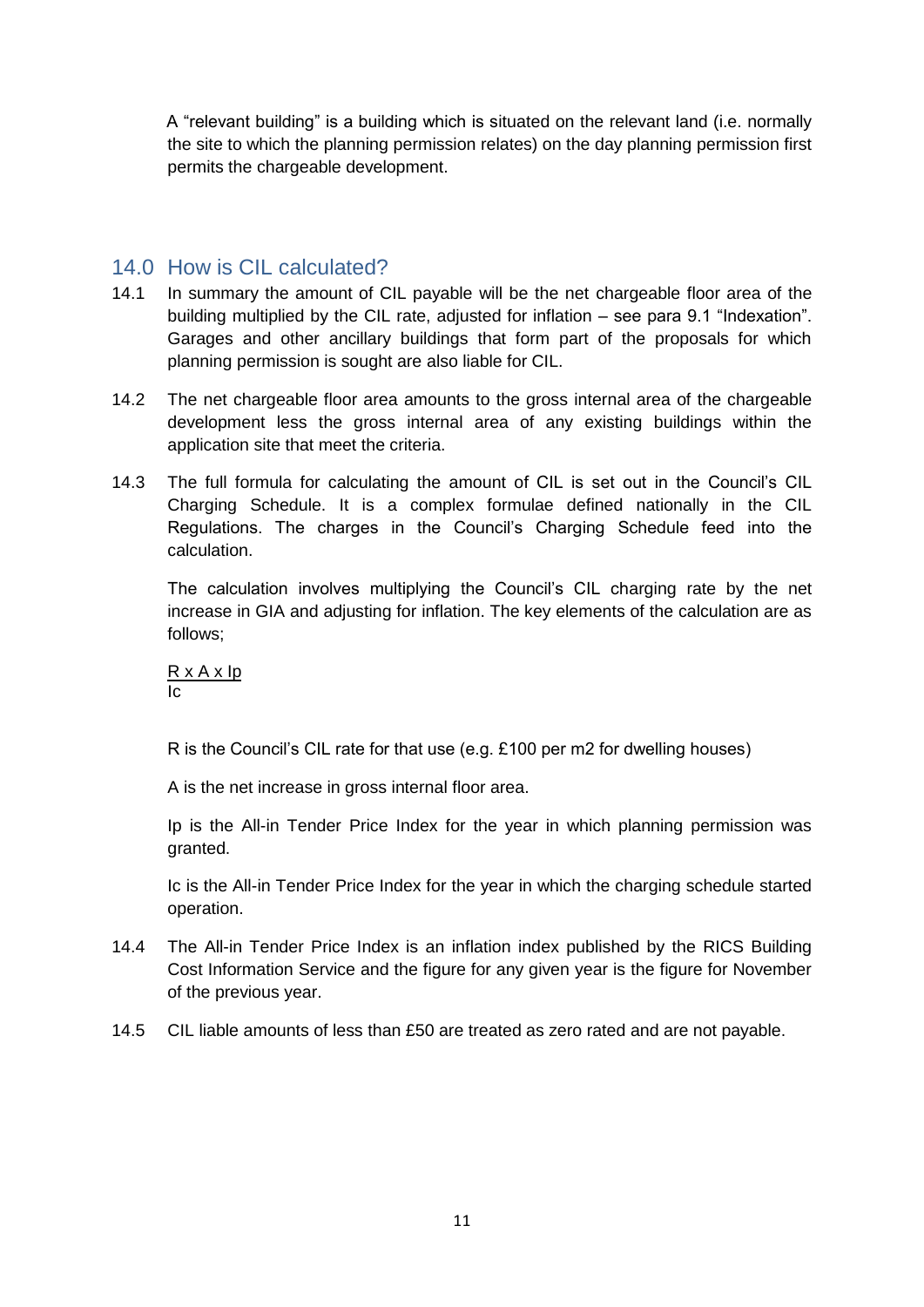| Striph SIL Mill be applied to recruential                      |                                                                                                                                          |                                         |                                                                                                                                                                                                             |  |  |
|----------------------------------------------------------------|------------------------------------------------------------------------------------------------------------------------------------------|-----------------------------------------|-------------------------------------------------------------------------------------------------------------------------------------------------------------------------------------------------------------|--|--|
| <b>Site</b><br>description                                     | <b>Proposed development</b>                                                                                                              | Is it liable to<br>pay CIL?             | If yes, what is the area of floor<br>space on which CIL will be<br>charged?                                                                                                                                 |  |  |
| Cleared site                                                   | Construction of a new<br>dwelling of 90 sq. m                                                                                            | <b>YES</b>                              | 90 sq.m CIL charged on whole<br>new floorspace.                                                                                                                                                             |  |  |
| Cleared site                                                   | Construction of a 90 sq.<br>m qualifying affordable<br>dwelling                                                                          | <b>NO</b>                               | Qualifying affordable housing is<br>not chargeable provided the<br>social housing relief is applied for<br>and granted.                                                                                     |  |  |
| Single dwelling<br>in use                                      | Freestanding extension<br>or associated buildings<br>such as garages of 100<br>sq. m not physically<br>attached to original<br>dwelling. | <b>YES</b>                              | 100 sq. m. as it is not an<br>enlargement to the main dwelling.                                                                                                                                             |  |  |
| Adjacent to<br>single dwelling<br>in use                       | <b>Extension as</b><br>enlargement to main<br>dwelling or residential<br>annex within curtilage of<br>main dwelling.                     | <b>YES</b><br>potentially<br>chargeable | But exemptions may apply if the<br>extension is for the applicant's<br>sole or main residence and it is to<br>be used in association with main<br>dwelling. Claw back provisions<br>would apply to annexes. |  |  |
| Single dwelling<br>in use                                      | Sub-division of existing<br>dwelling into two or more<br>flats with no extensions.                                                       | <b>NO</b>                               | Not liable because conversions<br>from a single dwelling into two or<br>more flats/dwellings are exempt.                                                                                                    |  |  |
| Single<br>dwellings and<br>outbuildings in<br>use              | Subdivision of a dwelling<br>and its outbuildings into<br>2 dwellings.                                                                   | <b>YES</b><br>potentially<br>chargeable | Existing floorspace can be<br>deducted from floorspace of new<br>dwelling, any additional<br>floorspace will be chargeable.                                                                                 |  |  |
| Single dwelling<br>in use.                                     | Construction of a new<br>dwelling of 150 sq. m<br>Original dwelling of 90<br>sq. m demolished.                                           | <b>YES</b>                              | 60 sq. m. Additional floorspace<br>only.                                                                                                                                                                    |  |  |
| Single dwelling<br>of 90 sq. m not<br>in use or<br>demolished. | Construction of a new<br>dwelling of 150 sq. m.                                                                                          | <b>YES</b>                              | If dwelling demolished or use<br>abandoned CIL payable on 150<br>sq. m. If vacant premises still in<br>residential use CIL payable on<br>difference of 60 sq. m.                                            |  |  |
| Cleared<br>building site.                                      | 3,000 sq. m new<br>residential, including<br>30% affordable by<br>floorspace.                                                            | <b>YES</b>                              | 2,100 sq. m (70% of 3,000)<br>provided the social housing relief<br>is applied for and granted.                                                                                                             |  |  |

## <span id="page-11-0"></span>**Examples of how CIL will be applied to Residential Developments**

## <span id="page-11-1"></span>15.0 Can I claim relief from CIL?

15.1 The CIL regulations provide for certain types of development to be exempt from CIL. They also provide for councils to offer discretionary relief in some circumstances. More information about relief can be found in the Communities and Local Government Community Infrastructure Levy Guidance [http://www.planningportal.gov.uk/uploads/cil/cil\\_guidance\\_main.pdf](http://www.planningportal.gov.uk/uploads/cil/cil_guidance_main.pdf)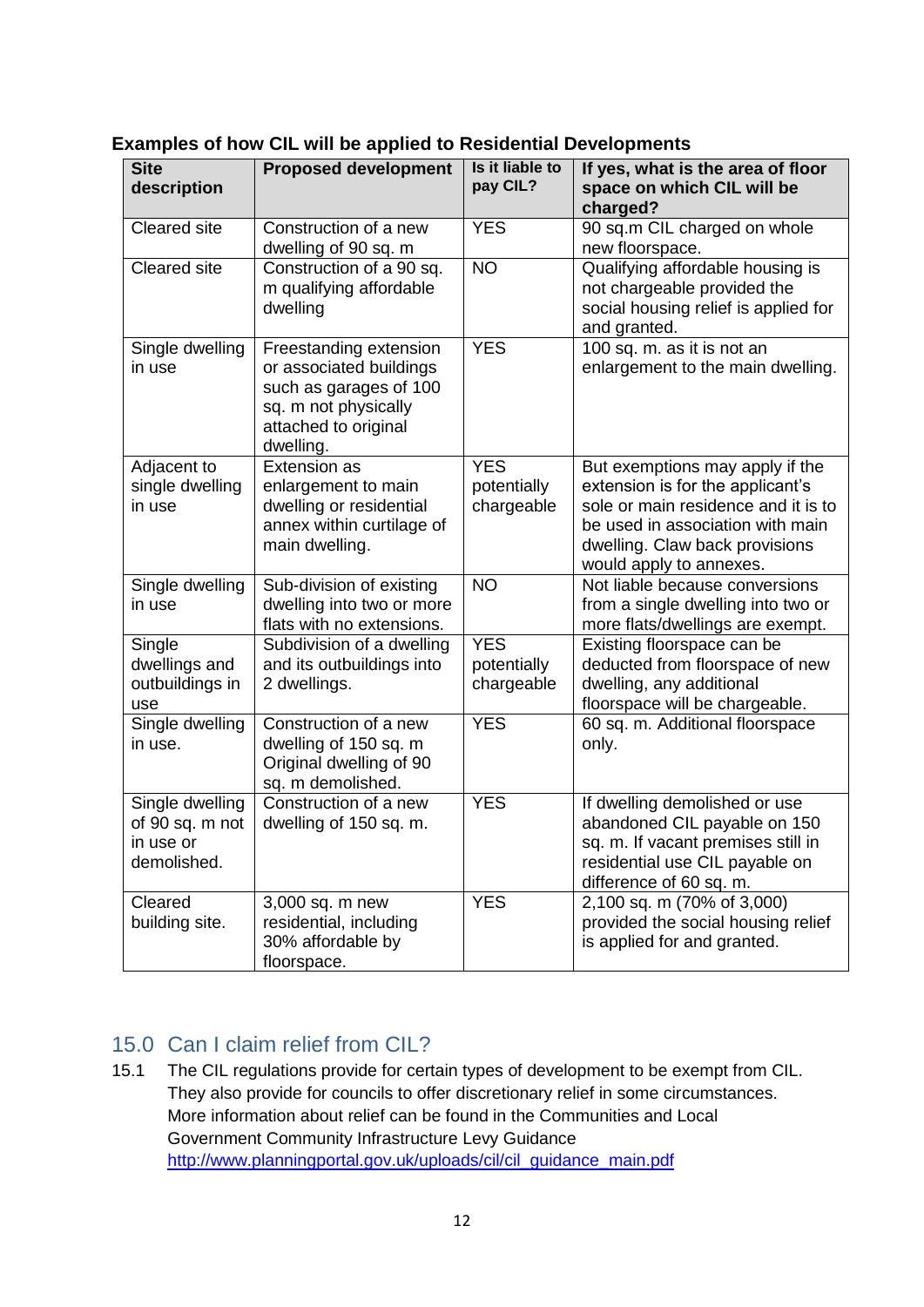15.2 The forms to apply for relief from CIL, Form 2, Claiming Exemption or Relief and forms SB1 and SB2 for self-build homes, annexes and extensions are available at *[http://www.planningportal.gov.uk/planning/applications/howtoapply/whattosubmit/cil.](http://www.planningportal.gov.uk/planning/applications/howtoapply/whattosubmit/cil)*

### <span id="page-12-0"></span>Can I claim charitable relief?

- 15.3 The Regulations provide for mandatory charitable relief where the chargeable development will be used wholly, or mainly, for charitable purposes. Therefore a charitable institution will benefit from full relief from its portion of CIL liability where the chargeable development will be used wholly, or mainly, for charitable purposes. To qualify for charitable relief, the following criteria must be fulfilled:
	- The claimant must be a charitable institution;
	- The claimant must own a material interest in the relevant land;

• The claimant must not own this interest jointly with a person who is not a charitable institution.

- The exemption must not constitute state aid
- 15.4 An application for relief must be made to the Council and accepted before commencement of the development to which it relates.

The Council is not offering discretionary charitable relief to charities, for example where the chargeable development will be held as a charitable investment.

#### <span id="page-12-1"></span>Can I claim social housing relief?

- 15.5 Full relief from CIL can be given to those parts of a development which are to be used as social housing. Any person wishing to benefit from social housing relief must be an owner of the relevant land, assume liability to pay CIL, submit a claim in accordance with regulations to the Council and receive approval of the claim, all before commencing development.
- 15.6 When applying for this relief a claimant must provide evidence that the chargeable development qualifies for social housing relief. To ensure that relief is not used to avoid proper liability for CIL, the regulations provide that any relief must be repaid if the development no longer qualifies for the relief granted within a period of seven years from the commencement of the development.
- 15.7 In 2015 further amendments were made to the mandatory exemptions and reliefs for social housing whereby a dwelling let by a person who is not a local housing authority, a private registered provider of social housing or a registered social landlord on one of the following—
	- (i) an assured tenancy (including an assured shorthold tenancy);
	- (ii) an assured agricultural occupancy;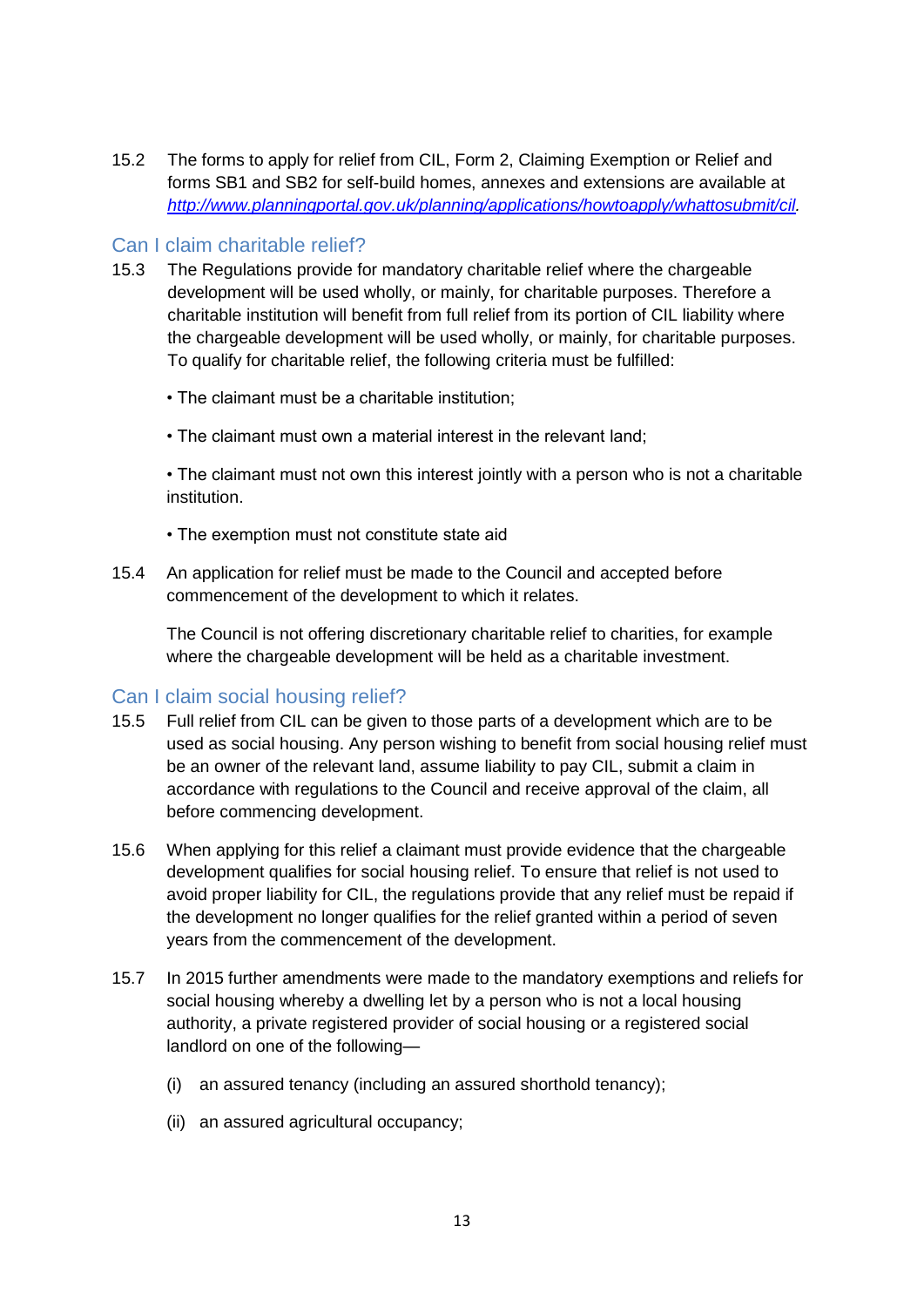- (iii) an arrangement that would be an assured tenancy or an assured agricultural occupancy but for paragraph 12(1)(h) of Schedule 1 to the Housing Act 1988(1); and
- (b) the following criteria are both met—
- (i) the dwelling is let to a person whose needs are not adequately served by the commercial housing market; and
- (ii) the rent is no more than 80 per cent of market rent (including service charges); and
- (c) a planning obligation under section 106 TCPA 1990 designed to ensure compliance with both criteria at sub-paragraph (b) has been entered into in respect of the planning permission which permits the chargeable development."

The Council is not offering discretionary relief for social housing under 49A of the CIL Regulations.

### <span id="page-13-0"></span>Can I claim relief for self-build, extensions and residential annexes?

- 15.8 Relief is available for self-build projects, residential annexes and residential extensions subject to meeting the legal requirements.
- 15.9 **Self Build.** The self-build exemption is available to homes built or commissioned by individuals for their own use. Community built projects may also qualify.
- 15.10 Applicants can apply for a self-build exemption at any time after they have assumed liability for CIL by submitting an Assumption of Liability Form (see form SB1-1 Self-Build Exemption Claim Form part 1) as long as the development has not commenced. In other words, claims must be made and a decision received before commencement of development. On completion they must provide the requested supporting information and required proof that it is a self-build project within 6 months otherwise CIL will be payable (see form SB1-1 Self Build Exemption Claim Form part 2). Self-build projects must be for occupation as a sole or main residence for a period of 3 years. CIL is payable if the building is let or sold during a three year claw-back period from the serving of the compliance certificate. The chargeable amount will be registered as a local land charge for three years from completion. The required evidence includes proof of the date of completion, proof of ownership and occupation and an approved claim for HMRC "VAT refunds for DIY house-builders", or a specialist self-build warranty or self-build mortgage. Applicants are recommended to read the government guidance and regulations.
- 15.11 **Residential Extensions and Annexes**. For residential extensions and annexes relief is available as long as;
	- The main dwelling must be the self-builder's principal residence and they must have a material interest in it.
	- Residential annexes are wholly within the curtilage of the main dwelling and comprise one new dwelling
	- Residential extensions over 100 sq. m are exempt from the Levy if they are an enlargement to the principal residence and do not comprise an additional dwelling.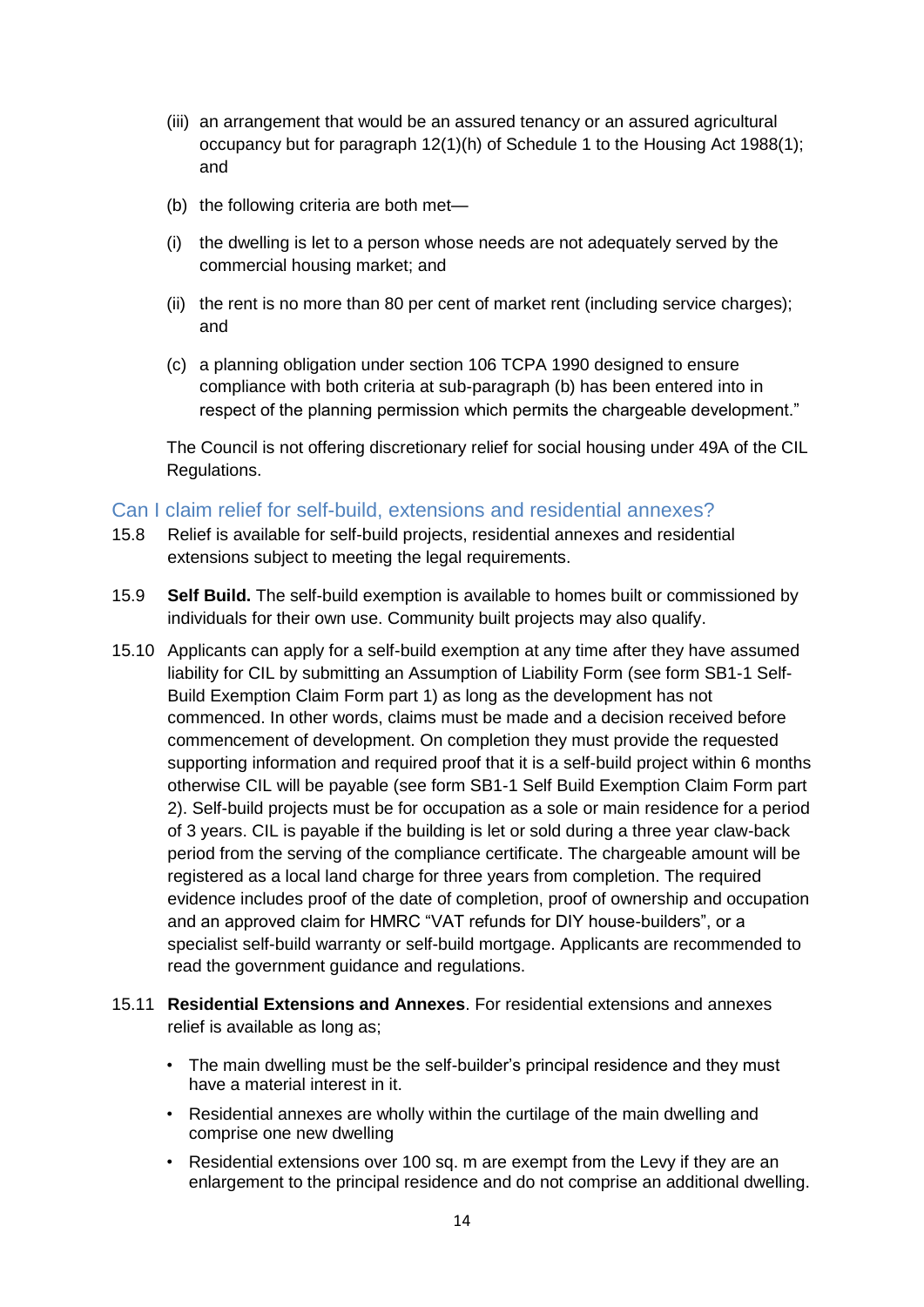Freestanding buildings do not benefit from this exemption where they are more than 100 sq m GIA or part of a scheme that is over 100 sq. m GIA.

- 15.12 The applicant must submit a claim form before development commences (see Self Build Annex or Extension Claim Form) to the Council and must submit a commencement notice before works start on site. Otherwise CIL will be payable.
- 15.13 CIL becomes payable for a Residential Annex if the annex is let, is sold separately from the main dwelling or the main building is used other than as a single dwelling during a three year clawback period from the serving of the compliance certificate.

### <span id="page-14-0"></span>Can I claim Exceptional Circumstances Relief?

- 15.14 In very limited circumstances, Exceptional Circumstances Relief may be available from CIL at the Council's discretion. Exceptional Circumstances may only be granted if a planning obligation has been entered into in respect of the planning permission which permits the chargeable development and the Council considers that payment of the full Levy would have an unacceptable impact on the economic viability of the development, as required by the Community Infrastructure Levy Regulations 2010 (as amended). Any relief granted must be based on an objective assessment of economic viability.
- 15.15 It should be noted that the Council has undertaken viability assessments of different types of development to consider the level at which the proposed CIL charges have been set, taking into account the provision of affordable housing and possible development specific S106 obligations. In view of this, it is important to note that the circumstances under which Exceptional Circumstances Relief is made available are expected to be genuinely exceptional and any relief given must be in accordance with the procedures in the Regulations and State Aid rules.
- 15.16 The applicant has to follow various steps to claim relief after planning permission is granted but before development is commenced. These steps include submitting a claim in writing on the appropriate form, funding the appointment of an independent person with appropriate qualifications and experience to undertake a viability study who, before appointment, must be agreed as an appropriate person by the Council. The exemption is discretionary and the Council considers that to be able to assess whether the payment of the Levy would clearly have an unacceptable impact on the economic viability of the development that the person carrying out the study will need to meet certain experience criteria, to demonstrate that they are "independent" and that any viability study will need to be in an agreed format clearly setting out evidenced assumptions.
- 15.17 Eligibility ceases in the event of disposal of the land, if at the end of 12 months from Relief being granted the development is not commenced or if subsequent to the Exceptional Circumstance Relief being granted social housing or charitable relief is granted in which case the full amount of CIL becomes payable.
- 15.18 If relief is granted it relates to the chargeable development which may be the whole development or a phase where a development proceeds in phases as separate chargeable developments.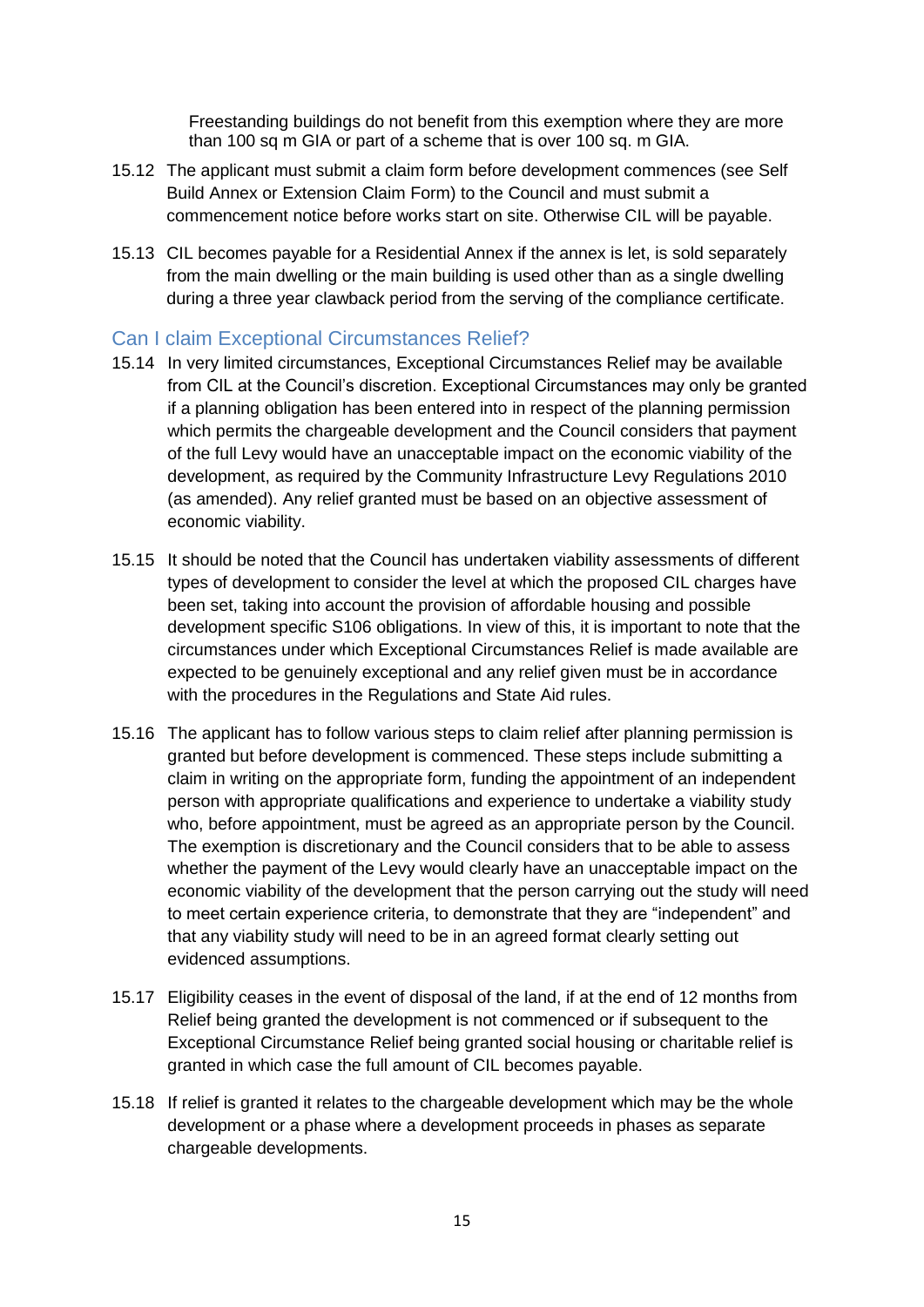## <span id="page-15-0"></span>16.0 What happens after planning permission is granted?

- 16.1 When planning permission is granted for a CIL liable development, the Council will issue a Liability Notice with the decision notice or as soon after as practical. This will set out how much CIL is to be paid and when it is to be paid.
- 16.2 However, CIL will only become payable upon commencement of development. CIL will need to be paid, at least in part, within 60 days of development commencing, and thereafter in accordance with the Council's instalment schedule set out at Appendix 1 to this Guidance (see section 16 below).
- 16.3 Following the issuing of the Liability Notice, CIL will be registered as a local land charge against the property until the outstanding amount is fully paid. However, any individual or organisation (e.g. the developer) may assume liability for the payment. It is the responsibility of the person(s) who assume(s) liability to inform the Council of this. CIL Form 1: Assumption of Liability and CIL Form 4: Transfer of Assumed Liability are available at;

*[http://www.planningportal.gov.uk/planning/applications/howtoapply/whattosubmit/cil.](http://www.planningportal.gov.uk/planning/applications/howtoapply/whattosubmit/cil)*

If no party assumes liability the charge will be immediately payable by the landowner upon commencement.

16.4 Before development starts, that is either the works for the change of use or the change of use, whichever comes first (see S56(1) (c) Planning Act 1990), the developer must inform the Council and all owners of the relevant land of the intended commencement date of the development by sending a CIL Form 6: Commencement Notice. This can be downloaded from the Planning Portal website, at *<http://www.planningportal.gov.uk/planning/applications/howtoapply/whattosubmit/cil>*

Please note that failure to submit a Commencement Notice may result in a surcharge of up to £2,500 and immediate payment of the CIL liability may be required.

After receipt of the Commencement Notice, the Council will serve a Demand Notice setting out precise details of payment arrangements.

The timing of payments will normally be in accordance with the Council's CIL Instalment Policy (see Appendix 2) which will be available on our website, and will in any event be identified on the Demand Notice.

## <span id="page-15-1"></span>17.0 Can I pay by instalments?

- 17.1 The Council has approved an instalments policy for developments where the CIL liability would be above a certain amount. This has been agreed to ease the cash flow of developers on large schemes. The instalments policy is set out at Appendix 2.
- 17.2 The Instalment Policy only applies in cases where the persons liable for paying CIL have complied with all the relevant regulations and requirements. Failure to comply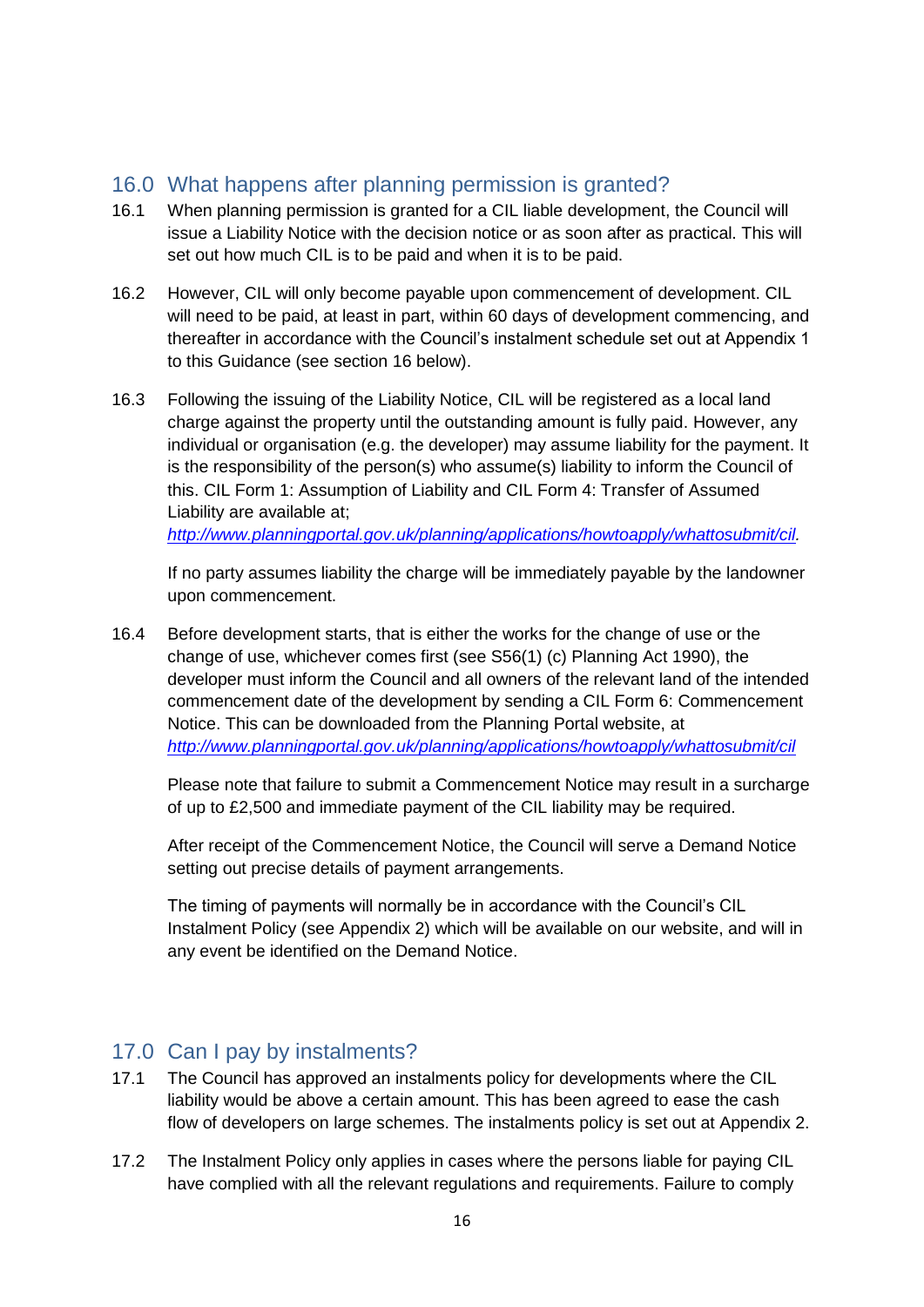with the Instalment Policy at any stage will result in the total unpaid balance becoming payable immediately. In summary, to benefit from the CIL Instalment Policy, the relevant forms must be submitted to the Council prior to the commencement of the chargeable development, and all payments must be paid in accordance with the CIL Instalment Policy. Otherwise the full amount becomes payable immediately.

17.3 Large scale development schemes may also be able to further phase payments as CIL can potentially be linked to the commencement of separate phases with each phase a separate chargeable development to which the instalment policies apply.

# <span id="page-16-0"></span>18.0 Can I pay CIL in other forms?

- 18.1 The regulations permit CIL to be paid in monetary forms or land. If you are interested in paying CIL in the form of land, and have not commenced development on the site in question, you should discuss this possibility with the Council at the earliest opportunity. In order for the request to go ahead, the following conditions must be met:
	- The charging authority must agree to the transfer;
	- The charging authority must have the intention of using the land to help provide infrastructure to support the development of its area;
	- It may not form part of a planning obligation entered into under S106 of the Town and Country Planning Act 190
- 18.2 The Council may at its discretion consider proposals for payment in kind by land, but the Council will expect land required for infrastructure to serve the development proposed to be provided in the normal way through S106 agreements. It is only where the land required would serve much wider infrastructure needs to support the development of the area that potentially the Council may be prepared to consider this approach.
- 18.3 The 2014 CIL Regulations introduce the possibility of allowing infrastructure provision in kind where the infrastructure is to be used to support the development of the wider area. This is provided that it is not necessary to make the development granted permission acceptable in planning terms. The Council has not given notice or issued a policy statement saying that they are willing to accept provision of infrastructure in lieu of CIL funding.

# <span id="page-16-1"></span>19.0 What are the possible consequences of failing to follow the CIL payment procedure?

19.1 The possible consequence of non-payment, such as surcharges, stop notices and court action are set out in the Regulations and the Communities and Local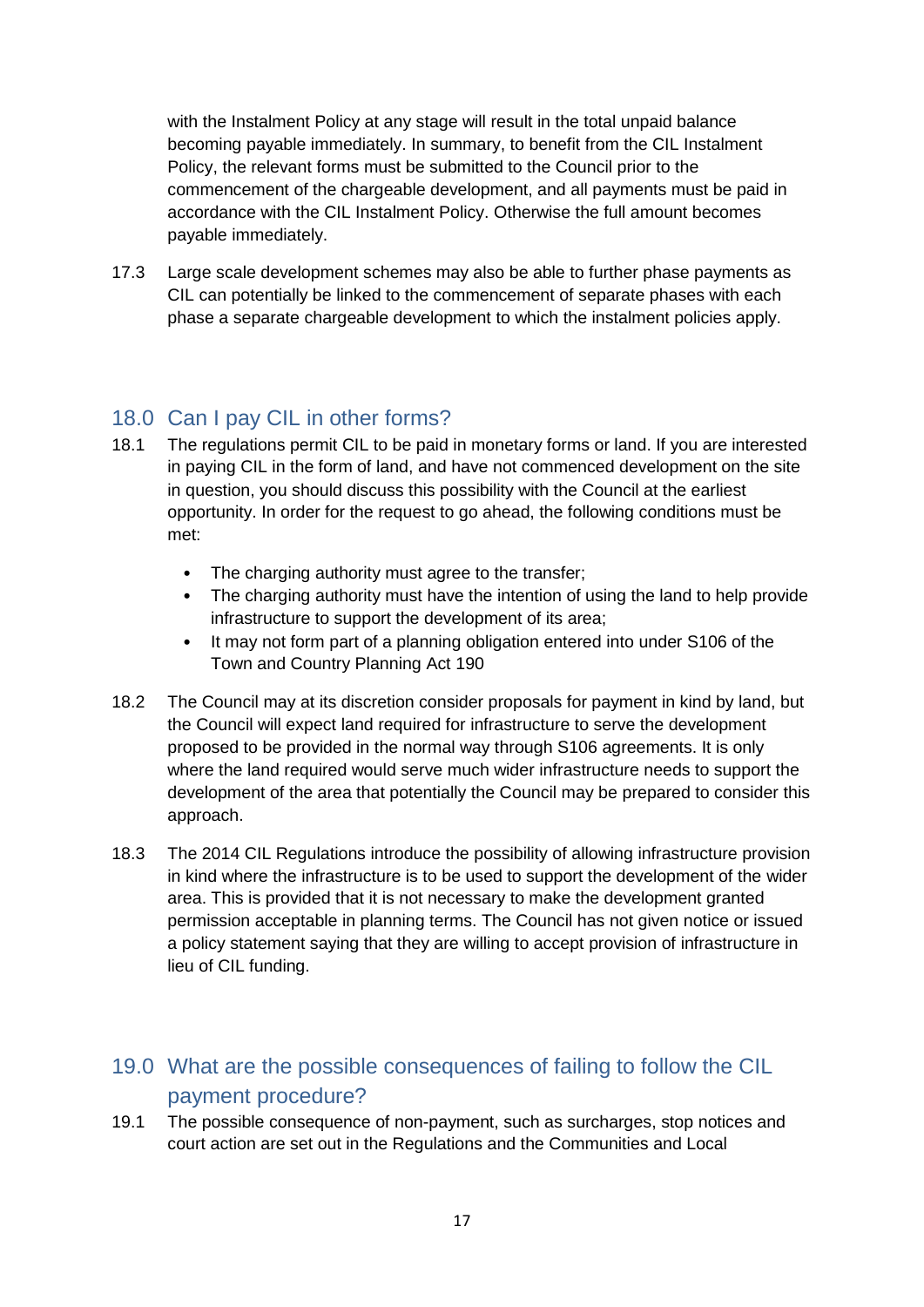Government Community Infrastructure Levy Guidance *[http://www.planningportal.gov.uk/uploads/cil/cil\\_guidance\\_main.pdf.](http://www.planningportal.gov.uk/uploads/cil/cil_guidance_main.pdf)* 

A guidance note of Penalties is to be drawn up and made available on the Council's CIL web page.

# <span id="page-17-0"></span>20.0 Can I Appeal?

20.1 Appeal procedures are set out in the Regulations. A note explaining when it is possible to appeal will be made available on the Council's CIL web page.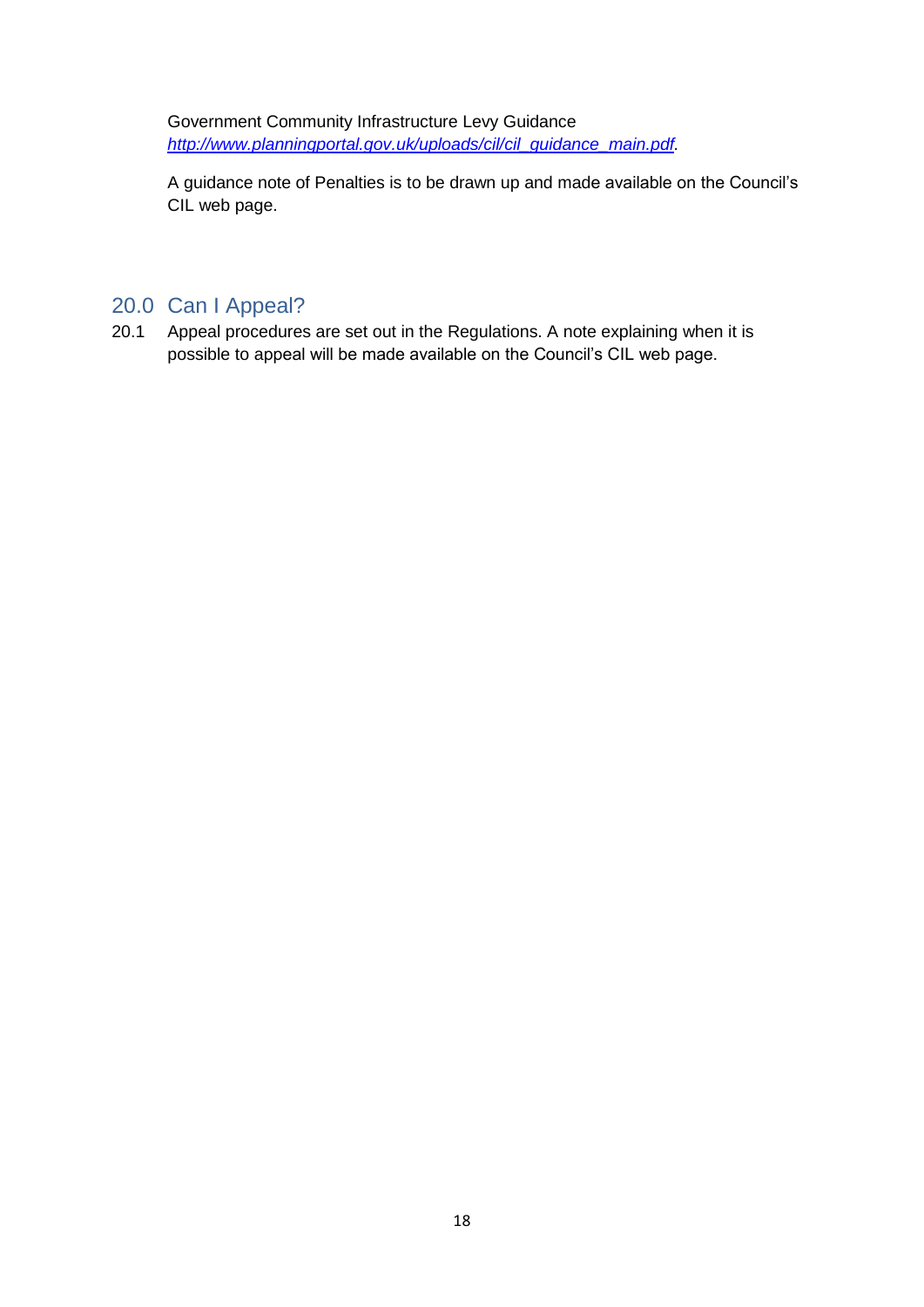# **Appendix 1 - Process Diagram**

| <b>Development</b><br><b>Progress</b>          | <b>Developer Actions</b>                                                                                                                                                                                                                                                                                                                                                         | <b>County Council Actions</b>                                                                                                                                                                                                               |  |
|------------------------------------------------|----------------------------------------------------------------------------------------------------------------------------------------------------------------------------------------------------------------------------------------------------------------------------------------------------------------------------------------------------------------------------------|---------------------------------------------------------------------------------------------------------------------------------------------------------------------------------------------------------------------------------------------|--|
|                                                |                                                                                                                                                                                                                                                                                                                                                                                  |                                                                                                                                                                                                                                             |  |
| 1. Submission of<br>Planning<br>application    | Submission of:<br>1. Planning Application and supporting<br>material<br>2. CIL Questions Form and CIL Form<br>1: Assumption of CIL liability (where<br>development is CIL liable) and<br>where appropriate for example<br>where affordable housing is being<br>provided submission of CIL Form 2<br>Exemption and Relief, this form<br>cannot be submitted after<br>commencement |                                                                                                                                                                                                                                             |  |
|                                                |                                                                                                                                                                                                                                                                                                                                                                                  | Determine if application is<br>suitable for validation. Please<br>note submission of CIL<br>Questions Form is validation<br>requirement where<br>development is CIL liable                                                                  |  |
| 2. Determination<br>of Planning<br>application | Discharges pre-commencement<br>conditions                                                                                                                                                                                                                                                                                                                                        | <b>Determine Planning</b><br>application<br>Determine the CIL liability.<br><b>Issue Planning Permission</b><br>and a CIL liability notice to<br>the liable person(s) stating<br>the CIL charge<br>CIL registered as a local land<br>charge |  |
| 3. Prior to<br>commencement<br>of development  | Developer completes CIL Form 6<br>Commencement Notice informing the<br>Council of anticipated start date<br>(complete as soon as start date known)<br>and forwards to the Council                                                                                                                                                                                                | Acknowledges receipt of<br><b>Commencement Notice</b><br><b>Issues Demand Notice</b><br>stating CIL charge and<br>payment instructions                                                                                                      |  |
| 4. After<br>Commencement<br>of development     | Pay CIL at specified instalments                                                                                                                                                                                                                                                                                                                                                 | Acknowledge receipt of<br>payment after funds clear.                                                                                                                                                                                        |  |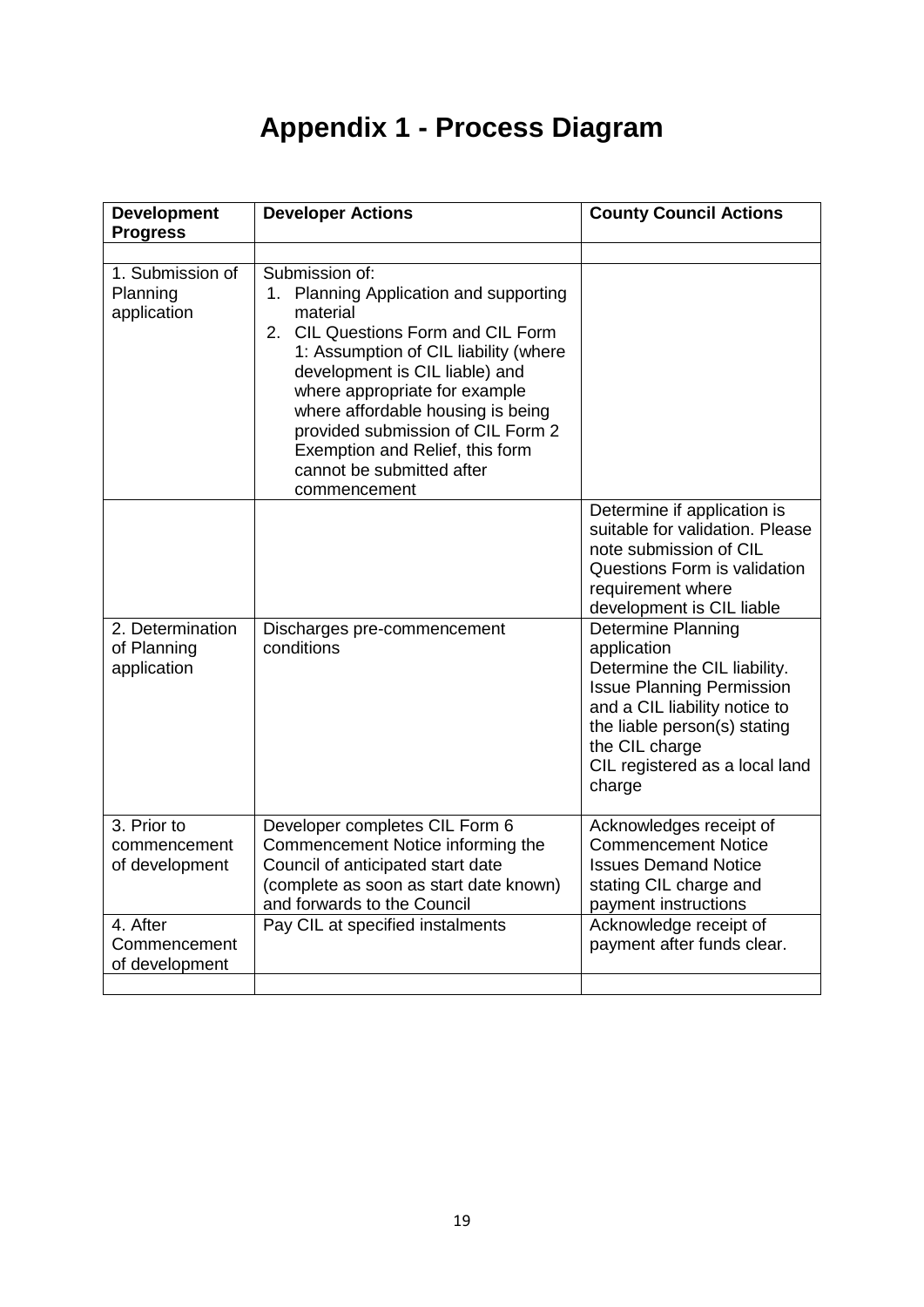# **Appendix 2**

# **CIL Instalment Policy**

| Number of dwellings Number of<br>1000m2 non-<br>residential<br>development | <b>Instalments</b> | <b>Total Timescale</b><br>for Instalments | <b>Payment</b><br><b>Amounts</b><br>$(\%)$ | <b>Payment Periods</b><br>(Days from<br>Commencement) |
|----------------------------------------------------------------------------|--------------------|-------------------------------------------|--------------------------------------------|-------------------------------------------------------|
| $\mathbf{1}$                                                               | $\overline{2}$     | 270 days (9 months)                       | 10                                         | 60                                                    |
|                                                                            |                    |                                           | 90                                         | 270                                                   |
| $2$ to $5$                                                                 | $\mathfrak{B}$     | 365 days (1 year)                         | 10                                         | 60                                                    |
|                                                                            |                    |                                           | 45                                         | 270                                                   |
|                                                                            |                    |                                           | 45                                         | 365                                                   |
| 6 to 25                                                                    | 3                  | 548 days (18 months)                      | 10                                         | 60                                                    |
|                                                                            |                    |                                           | 45                                         | 365                                                   |
|                                                                            |                    |                                           | 45                                         | 548                                                   |
| 26 to 50                                                                   | $\overline{4}$     | 730 days (2 years)                        | 10                                         | 60.                                                   |
|                                                                            |                    |                                           | 30                                         | 365                                                   |
|                                                                            |                    |                                           | 30                                         | 548                                                   |
|                                                                            |                    |                                           | 30                                         | 730                                                   |
| 51 to 100                                                                  | 5                  | 1095 days (3 years)                       | 10                                         | 60                                                    |
|                                                                            |                    |                                           | 23                                         | 365                                                   |
|                                                                            |                    |                                           | 23                                         | 548                                                   |
|                                                                            |                    |                                           | $\overline{23}$                            | 730                                                   |
|                                                                            |                    |                                           | 23                                         | 1095                                                  |
| 101 to 200                                                                 | 6                  | 1460 days (4 years)                       | 10                                         | 60                                                    |
|                                                                            |                    |                                           | 18                                         | 365                                                   |
|                                                                            |                    |                                           | 18                                         | 548                                                   |
|                                                                            |                    |                                           | 18                                         | 730                                                   |
|                                                                            |                    |                                           | 18                                         | 1095                                                  |
|                                                                            |                    |                                           | 18                                         | 1460                                                  |
| 201 to 300                                                                 | $\overline{7}$     | 1825 days (5 years)                       | 10                                         | 60                                                    |
|                                                                            |                    |                                           | 15                                         | 365                                                   |
|                                                                            |                    |                                           | 15                                         | 548                                                   |
|                                                                            |                    |                                           | 15                                         | 730                                                   |
|                                                                            |                    |                                           | 15                                         | 1095                                                  |
|                                                                            |                    |                                           | 15                                         | 1460                                                  |
|                                                                            |                    |                                           | 15                                         | 1825                                                  |
| $300+$                                                                     | 8                  | 2190 days (5 years)                       | 10                                         | 60                                                    |
|                                                                            |                    |                                           | 13                                         | 365                                                   |
|                                                                            |                    |                                           | 13                                         | 548                                                   |
|                                                                            |                    |                                           | 13                                         | 730                                                   |
|                                                                            |                    |                                           | 13                                         | 1095                                                  |
|                                                                            |                    |                                           | 13                                         | 1460                                                  |
|                                                                            |                    |                                           | $\overline{13}$                            | 1825                                                  |
|                                                                            |                    |                                           | 12                                         | 1826                                                  |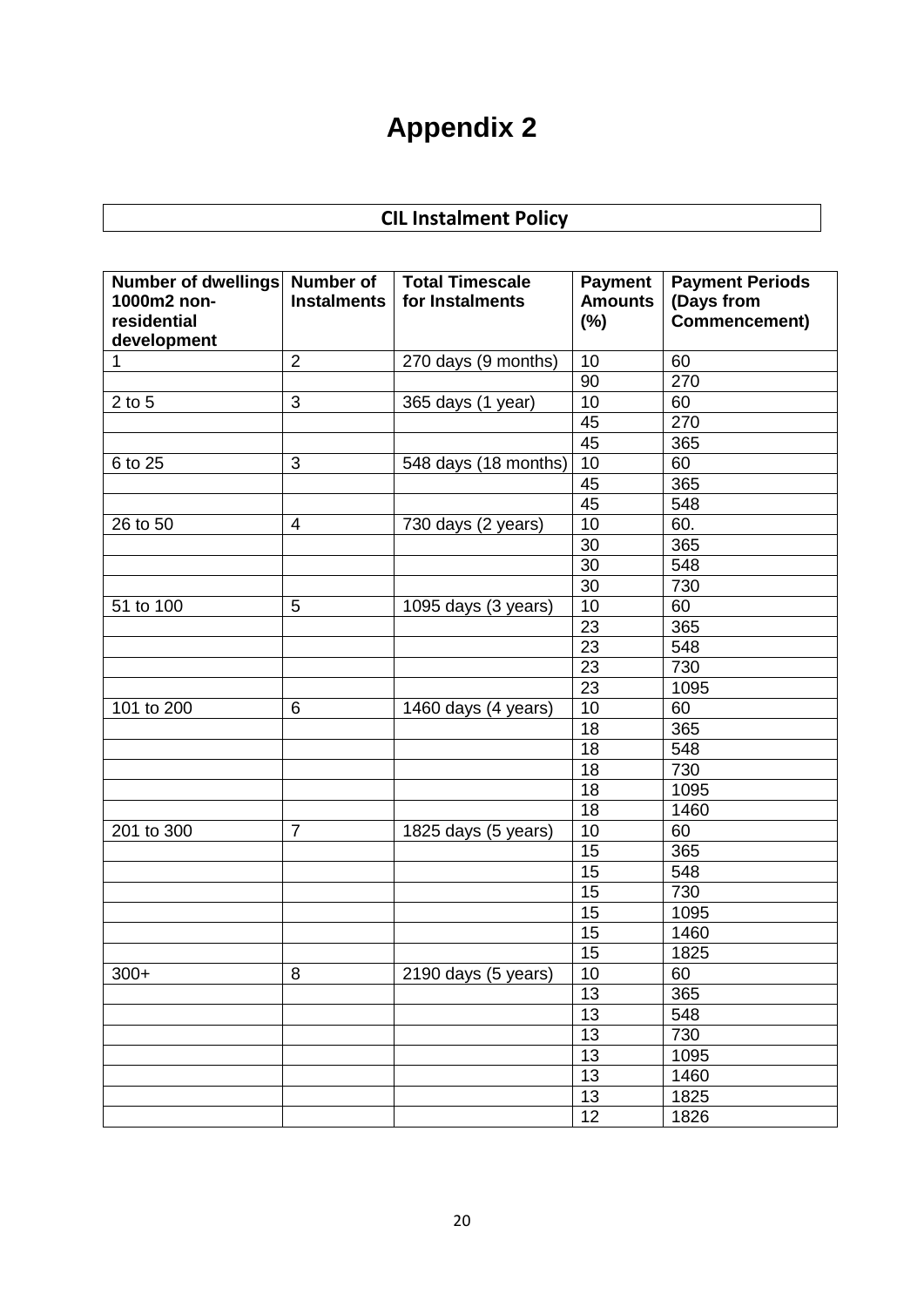# **Appendix 3**

# **CIL Frequently Asked Questions**

#### **Q1 Will a development be liable to pay CIL if there was a resolution to grant planning permission (e.g. subject to a S106 agreement) before the CIL Charging Schedule is brought into effect on 1st March 2016 but the formal grant of planning permission is made after the 1st March 2016?**

Yes. If the formal grant of permission is made after the CIL Charging Schedule comes into effect on 1st March 2016, it would be liable to pay CIL. This is because any resolution to grant planning permission by the Committee does not formally grant planning permission. The decision notice is usually issued very shortly after the resolution to grant but note that, if the grant of permission is subject to the completion of a section 106 agreement, a decision notice cannot be issued until a S106 agreement has been completed. This will apply also to section 73 applications (see also below). In the situation where the Committee has made a resolution to grant planning permission subject to a section 106 that provided infrastructure, it is likely the application may have to go back to Committee as the section 106 may no longer be justified following the introduction of CIL.

#### **Q2 Will a development be liable to pay CIL if there was a refusal of planning permission before the CIL Charging Schedule came into effect on 1st March 2016, but an approval of planning permission on appeal is made after 1st March?**

Yes. If planning permission was refused before1st March 2016, but a grant of planning permission was made on appeal after1st March, the development granted planning permission on appeal may be liable to pay CIL.

#### **Q3 Are outline applications liable for CIL?**

Outline planning permissions granted after 1st March 2016 will be liable to pay CIL when the development is built, but as the liability is calculated at Reserved Matters stage there is no need to submit any CIL forms with the outline application. If an outline application includes phasing of development, each phase is treated as a separate development for the purpose of paying CIL. As above, the CIL liability for each phase is calculated at reserved matters stage for that phase.

#### **Q4 Will a development be liable to pay CIL if there was a planning permission before the CIL Charging Schedule came into effect on 1st March 2016, but an approval of a Section 73 application to vary or remove conditions of that planning permission is made after 1st March 2016?**

Yes. If full planning permission is granted before 1st March 2016, but, after 1st March 2016, the authority issues a decision notice on a S73 application to vary or remove conditions, whenever the application is made or the resolution is passed, the approval does trigger a liability to pay CIL because it results in a new planning permission. However, although a new CIL liability is triggered, the new additional chargeable amount is equal only to the net increase in the chargeable amount arising